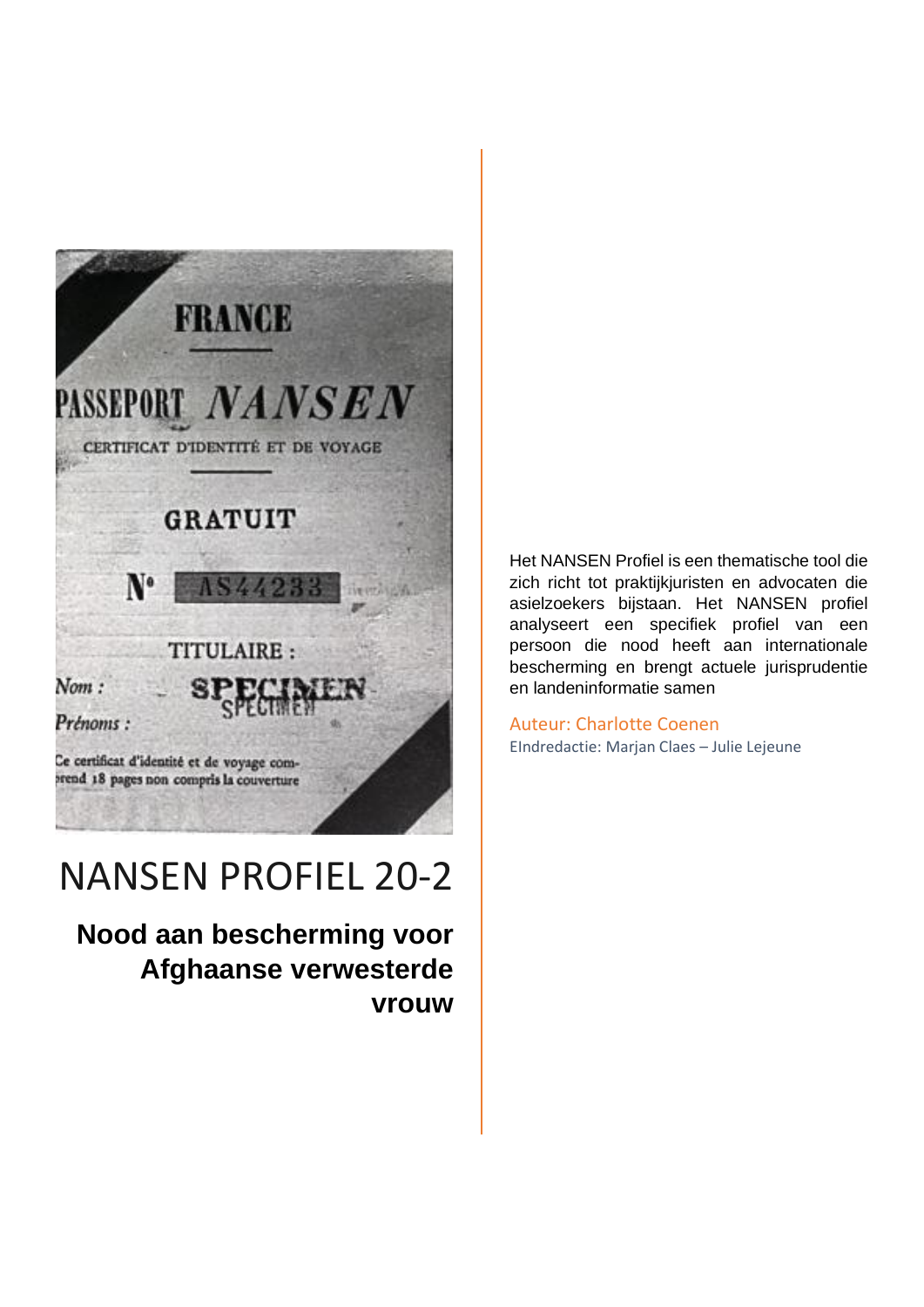

## <span id="page-1-0"></span>Inhoud

| 1.1     |  |  |
|---------|--|--|
| 1.2     |  |  |
| 1.3     |  |  |
| Deel 2. |  |  |
| 2.1     |  |  |
| 2.2     |  |  |
| 2.3     |  |  |
| Deel 3. |  |  |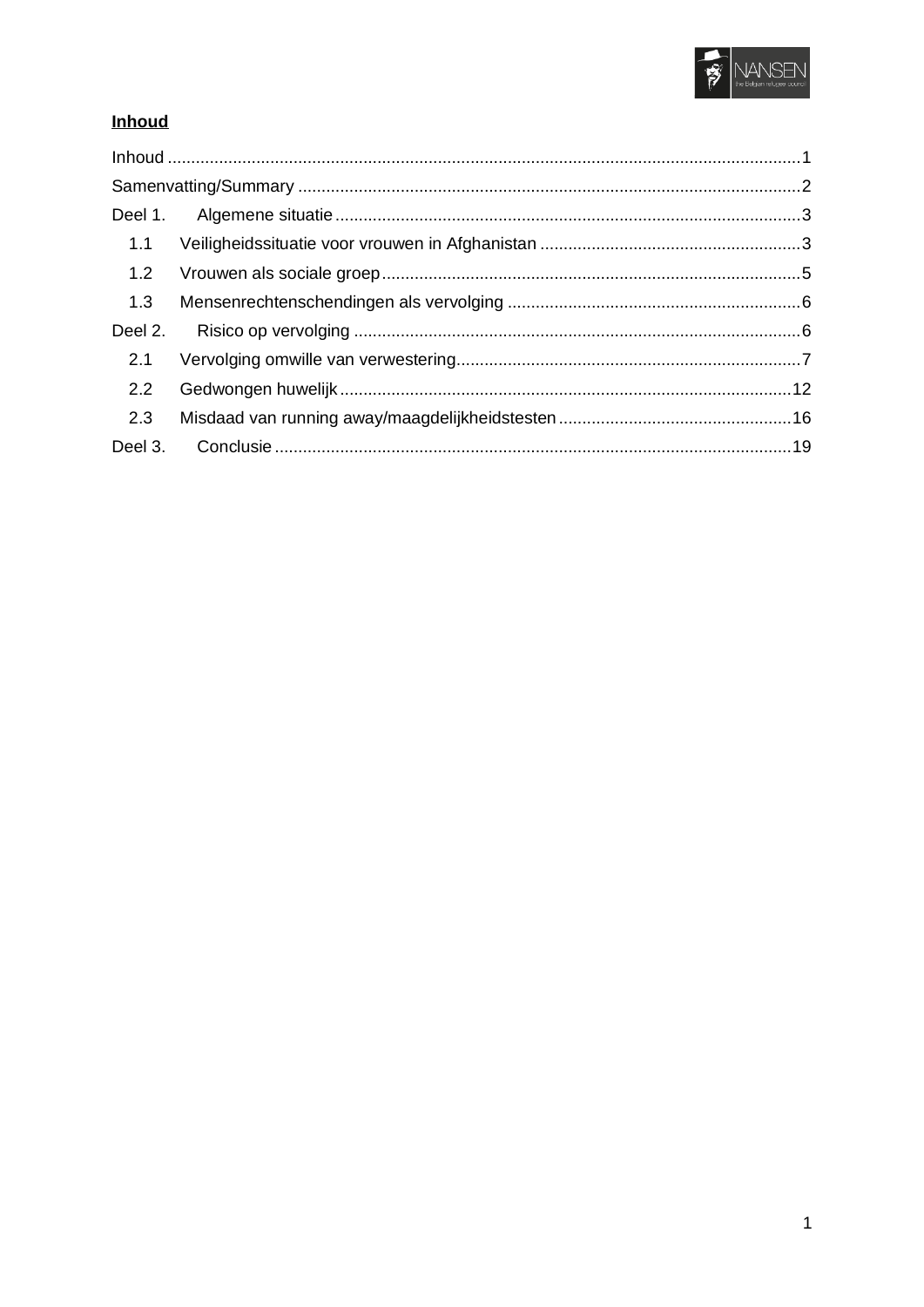

## <span id="page-2-0"></span>**Samenvatting/Summary**

In addition to the general violence in Afghanistan caused by the ongoing armed conflict, a general culture of violence against women exists. Women's honour and chastity are inextricably linked to their economic value and thus their ability to survive. They find themselves in a patriarchal society where they have little or no opportunity to build an independent life. For westernized women who have lived abroad for long periods of time, this entails serious risks in various areas.

Firs, their long stay in the West will considered to have 'infected' them. This has as a consequence that they risk being socially and economically expelled from Afghan society, it also leads to them being regarded as unchaste and unclean. As a result, they are no longer regarded as fit or eligible to marry, which puts them in a very precarious position since marriage is elementary to survival in Afghan society. This also means that they are even more at risk of a forced marriage: since she is no longer an attractive candidate for marriage, she will no longer have a free choice of partner. Moreover, it is impossible for a woman in Afghanistan to escape forced marriage. Not only can violence within the marriage not be reported, divorce is virtually impossible and if she runs away to protect herself she risks being prosecuted.

A woman who has lived a long time in the West runs a high risk of being prosecuted because haveing spent a long time abroad without male supervision: She is *ipso facto* considered a perpetrator of *the crime called zina* (running away). In addition, criminal prosecution against *zina* perpetrator includes proceedings if she does not consent to a forced marriage in Afghanistan or tries to escape from it. *Zina* crimes entail a violation of human rights, not only because of the criminal prosecution, but also because of the methods (virginity tests) used in the investigation.

A westernized Afghan woman who thus stays abroad for a long period of time runs a very high risk to be prosecuted in the sense of the UN Refugee Convention. The cumulation of the different prosecution grounds leads to the fact that she must be recognised a refugee in the sense of the UN Refugee Convention.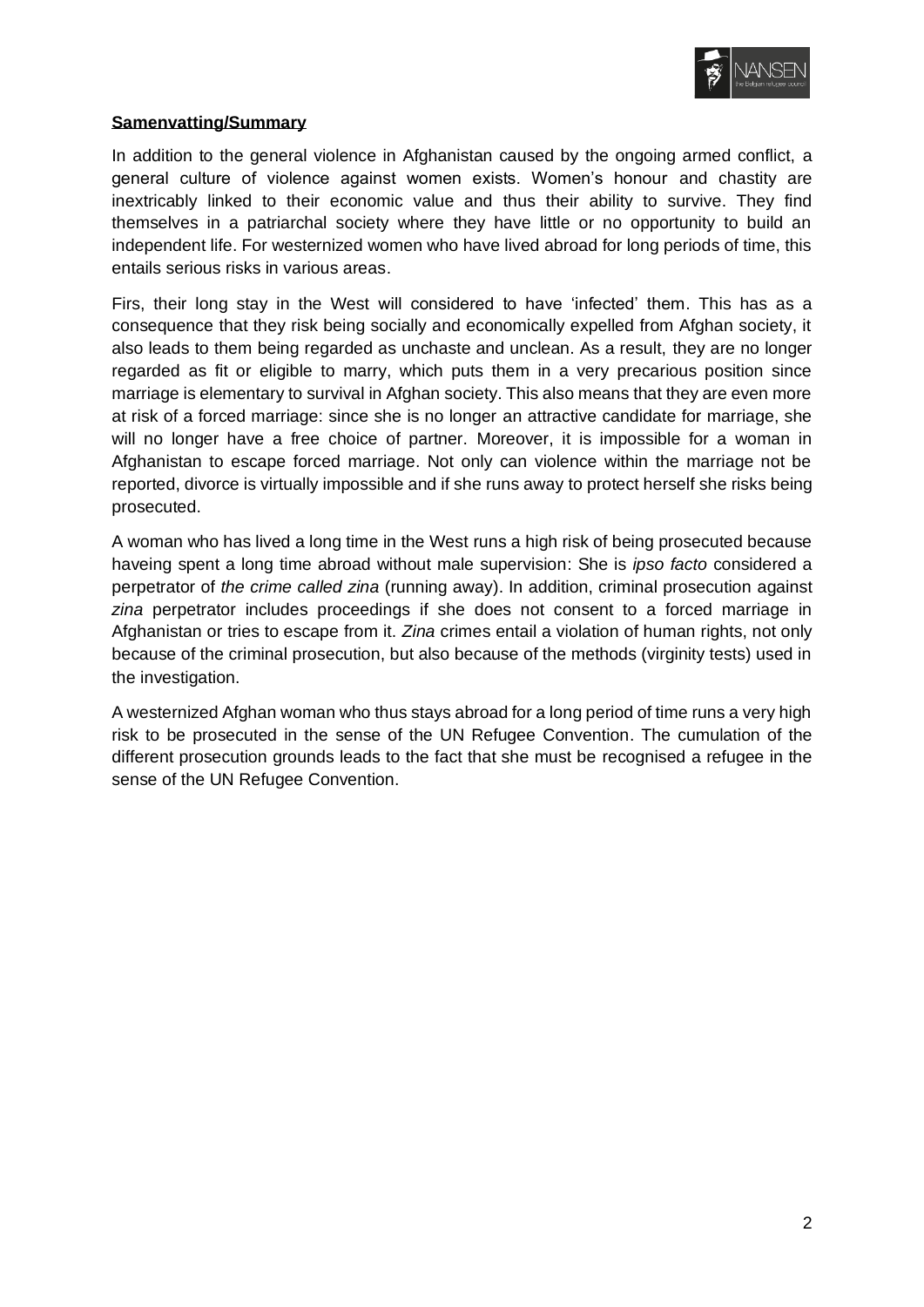

Dit NANSEN Profiel onderzoekt de nood aan internationale bescherming van een Afghaanse verwesterde vrouw. NANSEN is van mening dat deze vrouwen een specifieke sociale groep vormen en dat zij omwille van specifieke, persoonlijke redenen risico lopen op vervolging indien ze gedwongen moeten terugkeren naar Afghanistan.

#### <span id="page-3-0"></span>**Deel 1. Algemene situatie**

## <span id="page-3-1"></span>1.1 Veiligheidssituatie voor vrouwen in Afghanistan

Afghanistan bevindt zich nog steeds in een situatie van gewapend conflict.

*Fighting between the Afghan government and the Taleban has continued to escalate. More people have been killed due to fighting during the first ten months of 2019, than during the whole of 2018. In 2019, the conflict with the Taleban resulted in almost 23 000 fatalities. So far this year, UCDP has recorded more than 24 000 battle-related deaths and this conflict is expected to be the deadliest conflict in the world in 2019. The Afghan government receives warring support from the USA, including airstrikes as well as joint ground operations. US airstrikes have increased in intensity in 2019, and civilians have been accidentally killed several times. In addition to the conflict between the Taleban and the Afghan government, UCDP has also recorded conflicts between the Afghan government and the Islamic State (IS), inter-rebel fighting, as well as both Taleban and IS targeting civilians. In total, UCDP has recorded at least 25 500 fatalities in Afghanistan during the first ten months of the year.<sup>1</sup>*

Dit conflict treft vrouwen disproportioneel hard.

*Women are also disproportionately affected by the broader effects of conflict, which negatively impacts their enjoyment of a range of fundamental rights, including freedom of movement and access to education, healthcare, and justice. The loss of male family members also exposes women to discrimination, poverty, and violence, as men are critical to the socio-economic survival and security of the family unit in Afghanistan. Women victims in particular have acute protection and assistance needs arising from the conflict, forced displacement, loss of livelihoods and limited access to basic services.<sup>2</sup>*

Naast het voortdurende gewapend conflict is Afghanistan één van de gevaarlijkste landen ter wereld voor vrouwen.<sup>3</sup> Er bestaat een klimaat van extreem geweld tegen hen. Het VN-Comité voor de afschaffing van discriminatie tegen de vrouw (*UN Committee on the Elimination of Discrimination Against Women*, hierna: CEDAW) stelt zo:

*The Committee is fully aware of the State party's important efforts to enact and implement, during the last decade, a legal framework protecting and promoting women's rights. However, it considers that the climate of persisting and extreme* 

<sup>1</sup> UCPD Bulletin, Afghanistan – Deadliest conflict in the world, Upsala Universiteit 2019, beschikbaar op: [https://www.pcr.uu.se/digitalAssets/806/c\\_806526-l\\_1-k\\_ucdp-bulletin---afghanistan.pdf](https://www.pcr.uu.se/digitalAssets/806/c_806526-l_1-k_ucdp-bulletin---afghanistan.pdf)

<sup>2</sup> UNAMA, *Afghanistan – Protection of civilians in armed conflict 2019*, februari 2020, pg. 18-19, beschikbaar op:

[https://unama.unmissions.org/sites/default/files/afghanistan\\_protection\\_of\\_civilians\\_annual\\_report\\_20](https://unama.unmissions.org/sites/default/files/afghanistan_protection_of_civilians_annual_report_2019_-_22_february.pdf) [19\\_-\\_22\\_february.pdf](https://unama.unmissions.org/sites/default/files/afghanistan_protection_of_civilians_annual_report_2019_-_22_february.pdf)

<sup>3</sup> T. Askeer, Z. Warren en J. Rieger (eds.), *A survey of the Afghan People – Afghanistan in 2017*, The Asia foundation 2017, p 137.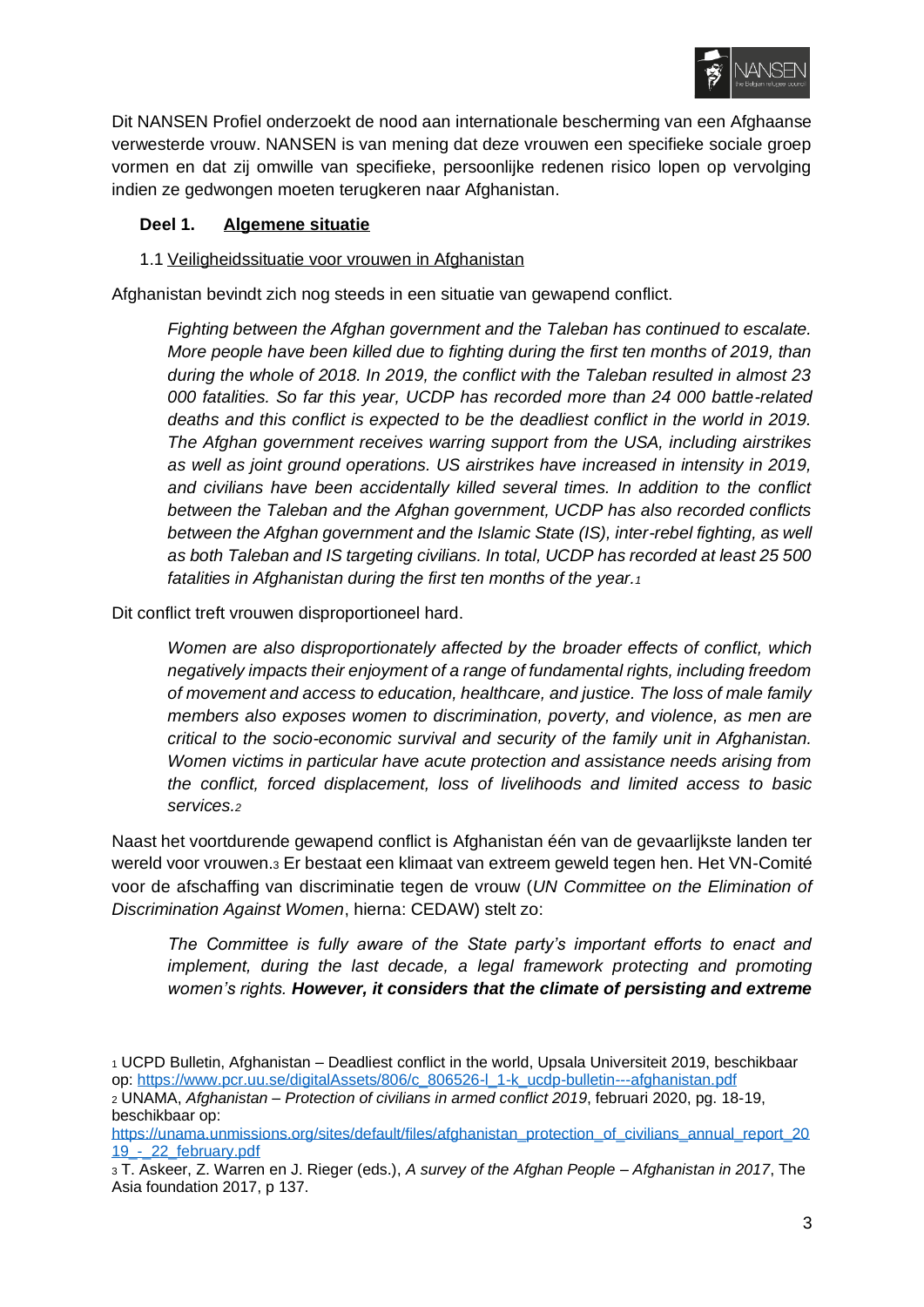

*violence, in particular against women, the on-going political process and the security forces transition, places the State party in a challenging position*<sup>4</sup>

Amnesty International stelt zo:

*Amnesty International elaborates that the violence suffered during the years of conflict under various regimes was an extreme manifestation of the discrimination and abuses they suffered before the conflict began, as well as the unequal power relations between Afghan men and women (Amnesty International 2005). Violence against women in Afghanistan must first be viewed as part of a larger landscape that has been shaped by Afghan history.<sup>5</sup>*

Bovendien wordt het geweld dat vrouwen dagelijks ondergaan, nauwelijks bestraft.

*The Committee [CEDAW] remains deeply concerned, however, about the extremely high levels of gender-based violence against women and girls, including conflict-related sexual violence, and the lack of protection for victims and impunity enjoyed by perpetrators of such acts.<sup>6</sup>*

Amnesty International verduidelijkt de bijzonder gevaarlijke situatie voor vrouwen:

*Afghan women and girls continued to face gender-based violence throughout the country, especially in areas under Taliban control. Incidents of violence against women are believed to be significantly underreported. Where they have been reported, there has often been a failure to investigate these attacks, or pressure has been applied on the victims to withdraw their complaints, or mediation has been used to resolve complaints outside of the legal framework and without human rights protections. The perpetrators of the attacks, which included beatings and killings, torture or other illtreatment, corporal punishments against women for having sex outside marriage, continued to enjoy impunity.*

*In areas under its control, the Taliban continued implementing medieval punishment of women and girls that included stoning to death and shot dead women and girls. On the other hand, the government is failing to establish Elimination of Violence Against Women courts and prosecution units in all 34 provinces.<sup>7</sup>*

CEDAW somt in een recent rapport van maart 2020 verschillende, veel voorkomende misdrijven tegen vrouwen op die een bijzonder grim beeld schetsen van de mensenrechtelijke situatie:

*The Committee remains deeply concerned about the:*

*a) Persistence of so called honour killings and the underreporting of such crimes;*

<sup>4</sup> Committee on the Elimination of Discrimination against Women, Concluding observations on the combined initial and second periodic reports of Afghanistan, 23 juli 2013, CEDAW/C/AFG/CO/1-2, § 7.

<sup>5</sup> L. Abirafeh, Freedom is only won from the inside: Domestic Violence in Post-Conflict Afghanistan, The Peaceful Family Project 2006, pg. 3.

<sup>6</sup> Committee on the Elimination of Discrimination against Women, Concluding observations on the third periodic report of Afghanistan, 2 maart 2020, CEDAW/C/AFG/CO/3, §25.

<sup>7</sup> Amnesty International, *Human Rights in Asia-Pacific – Review of 2019, - Afghanistan*, beschikbaar op:<https://www.ecoi.net/en/document/2023861.html>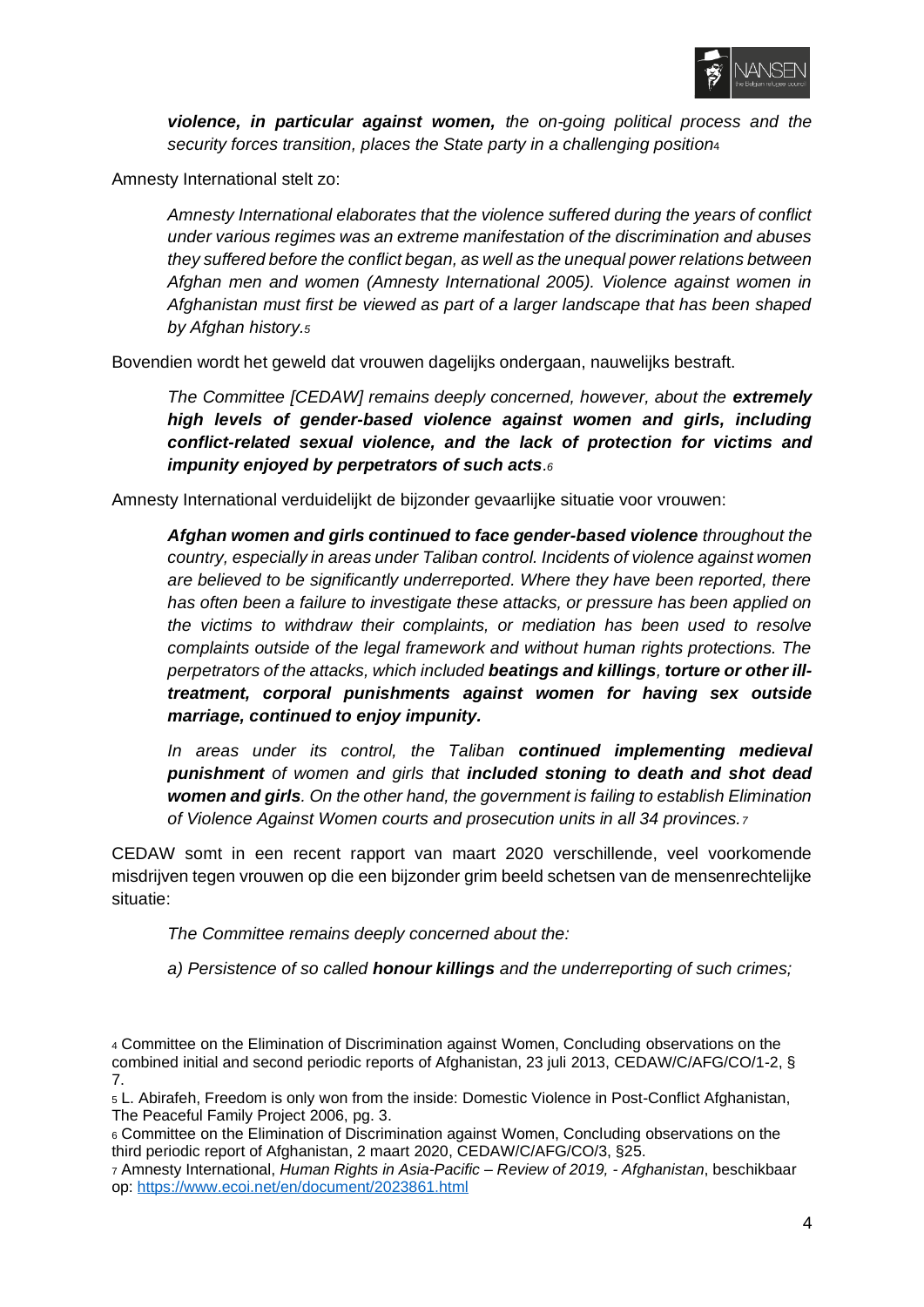

*b) Criminalization of so called "moral crimes" in the Penal Code (promulgated by presidential decree in 2017), including adultery or running away from home;*

*c) Persistence of child and/or forced marriage, baad (settlement of disputes by "giving away" girls), badal (exchange marriages), and impunity enjoyed by perpetrators of such crimes;*

*d) Re-victimization faced by women and girls who try to escape from child and/or forced marriage or domestic violence, as well as women and girls victims of rape who are often charged with extramarital relations (zina);*

*[…]*

*g) The continued performance of so-called "virginity tests", and the use of the results of such tests to discredit women in criminal proceedings.<sup>8</sup>*

Recente rapporten van lokale Afghaanse organisaties bevestigen de ernstige toestand:

*Afghan women face a host of threats daily, from insurgent violence, attacks on schoolgirls and working women for daring to venture out into the public sphere, high levels of rape and domestic violence, as well as widespread physical and sexual abuse by State security forces, forced and child marriage, and honor killings. 84% of Afghan women are illiterate, while 70-80% face forced marriages, many before the age of 16. Government statistics from 2014 show that 80% of suicides are committed by women, making Afghanistan one of the few places in the world where rates are higher among women. Psychologists attribute this anomaly to an endless cycle of domestic violence and poverty. According to the new announcement of Ministry of Women Affairs in 2019 there has been an 20% increase in cases of domestic violence. Cases of femicides such as that of a woman who was killed inside a court by her husband in front of police officers and of Mena Mangal, a prominent female journalist and womens rights' activist who was allegedly killed by her in-laws and ex-husband continue with impunity. <sup>9</sup>*

*Despite huge improvements since the end of the Taliban regime, women still face widespread discrimination and human rights abuses. Women are largely restricted to low-paid, unregulated employment, harassment is widespread, political participation and educational opportunities are limited, and women face numerous obstacles to getting fair treatment from the justice system.<sup>10</sup>*

<span id="page-5-0"></span>1.2 Vrouwen als sociale groep

Vrouwen kunnen beschouwd worden als een specifieke sociale groep die vervolgd wordt volgens de VN-Vluchtelingenconventie. <sup>11</sup>

*It follows that sex can properly be within the ambit of the social group category, with women being a clear example of a social subset defined by innate and immutable characteristics,* 

<sup>8</sup> Committee on the Elimination of Discrimination against Women, *Concluding observations on the third periodic report of Afghanistan*, 2 maart 2020, CEDAW/C/AFG/CO/3, §23.

<sup>9</sup> Women's International League for Peace & Freedom Afghanistan, *Submission to the UN Committee on the Elimination of Discrimination against Women, 75th session, review of Afghanistan, 10-28* February 2020, pg. 10.

<sup>10</sup> Afghan Women's Rights Organization (AWRO), *CEDAW Shadow Report*, januari 2020, pg. 6.

<sup>11</sup> Zie ook overweging 30 en artikel 10 d van de EU Kwalificatierichtlijn.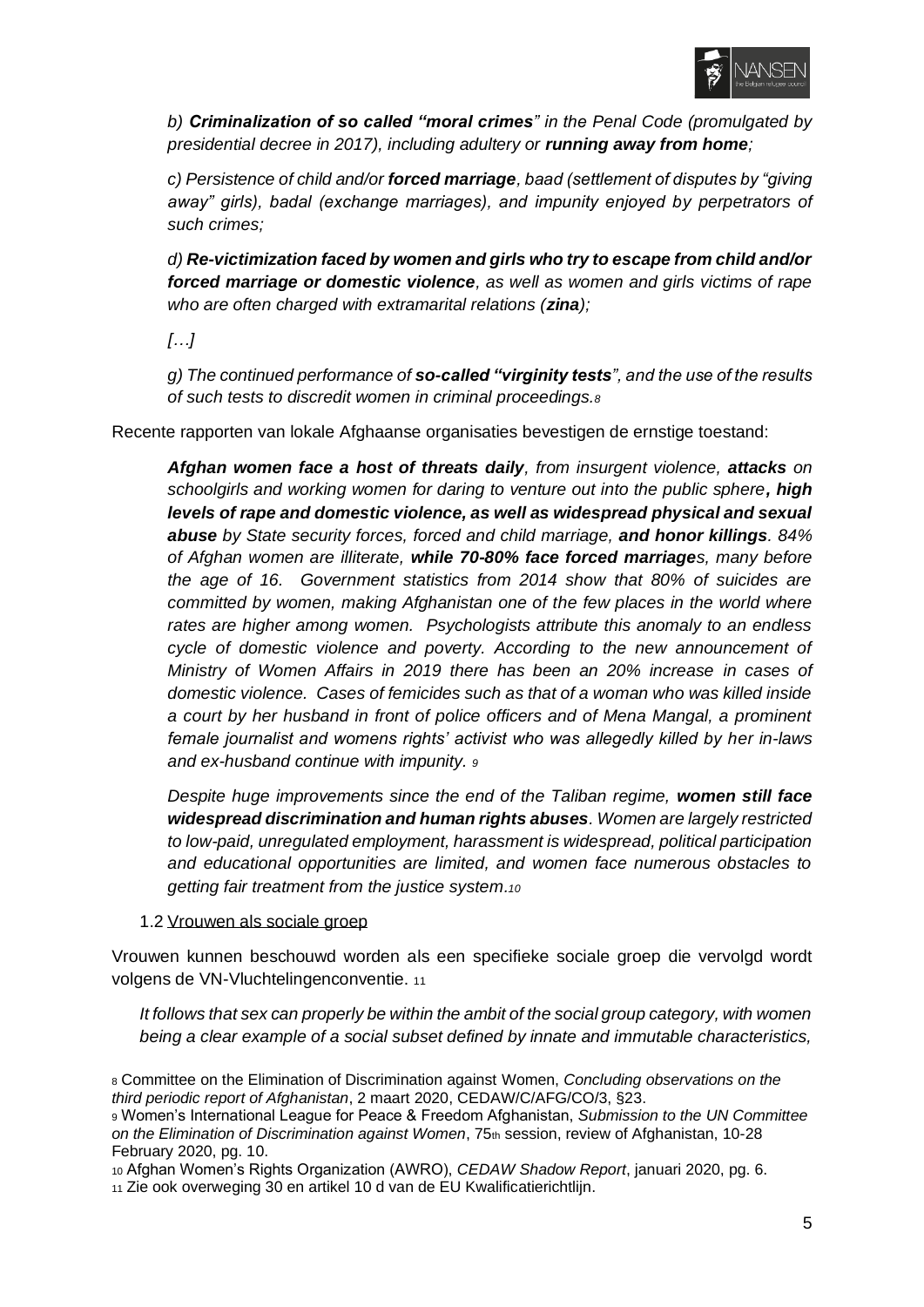

*and who are frequently treated differently than men. Their characteristics also identify them as a group in society, subjecting them to different treatment and standards in some countries.<sup>12</sup>*

## <span id="page-6-0"></span>1.3 Mensenrechtenschendingen als vervolging

NANSEN stelt vast dat het vaak erg moeilijk is voor Afghaanse vrouwen om een specifieke vervolging te bewijzen. Enerzijds is de vervolging vaak niet persoonlijk te staven, omdat de vervolgingsfeiten zitten ingebed in de manier waarop de Afghaanse samenleving hen behandelt in het algemeen, en aldus geen specifiek persoonlijk bewijs voorhanden is. Anderzijds is het vaak ook zo dat het voor vrouwen die zijn teruggekeerd uit het Westen gaat om toekomstige vermoedelijke vervolging wegens hun verwestering, en opnieuw geen bewijs uit het verleden voorhanden is.

NANSEN wijst er echter op dat vervolging in de zin van de VN-Vluchtelingenconventie niet alleen wijst op vervolging die reeds in het verleden plaatsvond, maar ook naar potentiële vervolging die in de toekomst redelijk waarschijnlijk is. Vervolging in het verleden kan bijdragen aan een omkering van de bewijslast.Bovendien zal de vervolging niet beperkt zijn tot specifieke daden, maar in het algemeen vaak een samenloop zijn van verschillende elementen die bijdragen tot vervolging. Dit is voldoende om de drempel van vervolging te bereiken:

*In addition, an applicant may have been subjected to various measures not in themselves amounting to persecution (e.g. discrimination in different forms), in some cases combined with other adverse factors (e.g. general atmosphere of insecurity in the country of origin). In such situations, the various elements involved may, if taken together, produce an effect on the mind of the applicant that can reasonably justify a claim to well-founded fear of persecution on "cumulative grounds"<sup>13</sup>*

*Severe discrimination or the cumulative effect of various measures not in themselves alone amounting to persecution, as well as their combination with other adverse*  factors, can give rise to a wellfounded fear of persecution or, otherwise said: make life *in the country of origin so insecure from many perspectives for the individual concerned, that the only way out of this predicament is to leave the country of origin.<sup>14</sup>*

#### <span id="page-6-1"></span>**Deel 2. Risico op vervolging**

Uit bovenstaand onderzoek mag blijken dat Afghaanse vrouwen zich in het algemeen in een erg kwetsbare positie bevinden. Hieronder zal worden uiteengezet waarom vrouwen die gedurende langdurige tijd in het Westen verbleven specifiek risico lopen op vervolging. Zij

<sup>12</sup> UNHCR, *GUIDELINES ON INTERNATIONAL PROTECTION: Gender-Related Persecution within the context of Article 1A(2) of the 1951 Convention and/or its 1967 Protocol relating to the Status of Refugees,* beschikbaar op: [https://www.unhcr.org/publications/legal/3d58ddef4/guidelines](https://www.unhcr.org/publications/legal/3d58ddef4/guidelines-international-protection-1-gender-related-persecution-context.html)[international-protection-1-gender-related-persecution-context.html](https://www.unhcr.org/publications/legal/3d58ddef4/guidelines-international-protection-1-gender-related-persecution-context.html)

<sup>13</sup> UNHCR, *Handbook on Procedures and Criteria for Determining Refugee Status under the 1951 Convention and the 1967 Protocol relating to the Status of Refugees*, HCR/IP/4/Eng/REV.1, Reedited, Geneva, January 1992, UNHCR 1979, § 53.

<sup>14</sup> UNHCR, Statement by Ms. Erika Feller, Director, Department of International Protection, UNHCR, SCIFA, 6 November 2002, beschikbaar op:

[https://www.unhcr.org/admin/dipstatements/42bab1b52/statement-ms-erika-feller-director](https://www.unhcr.org/admin/dipstatements/42bab1b52/statement-ms-erika-feller-director-department-international-protection.html)[department-international-protection.html](https://www.unhcr.org/admin/dipstatements/42bab1b52/statement-ms-erika-feller-director-department-international-protection.html)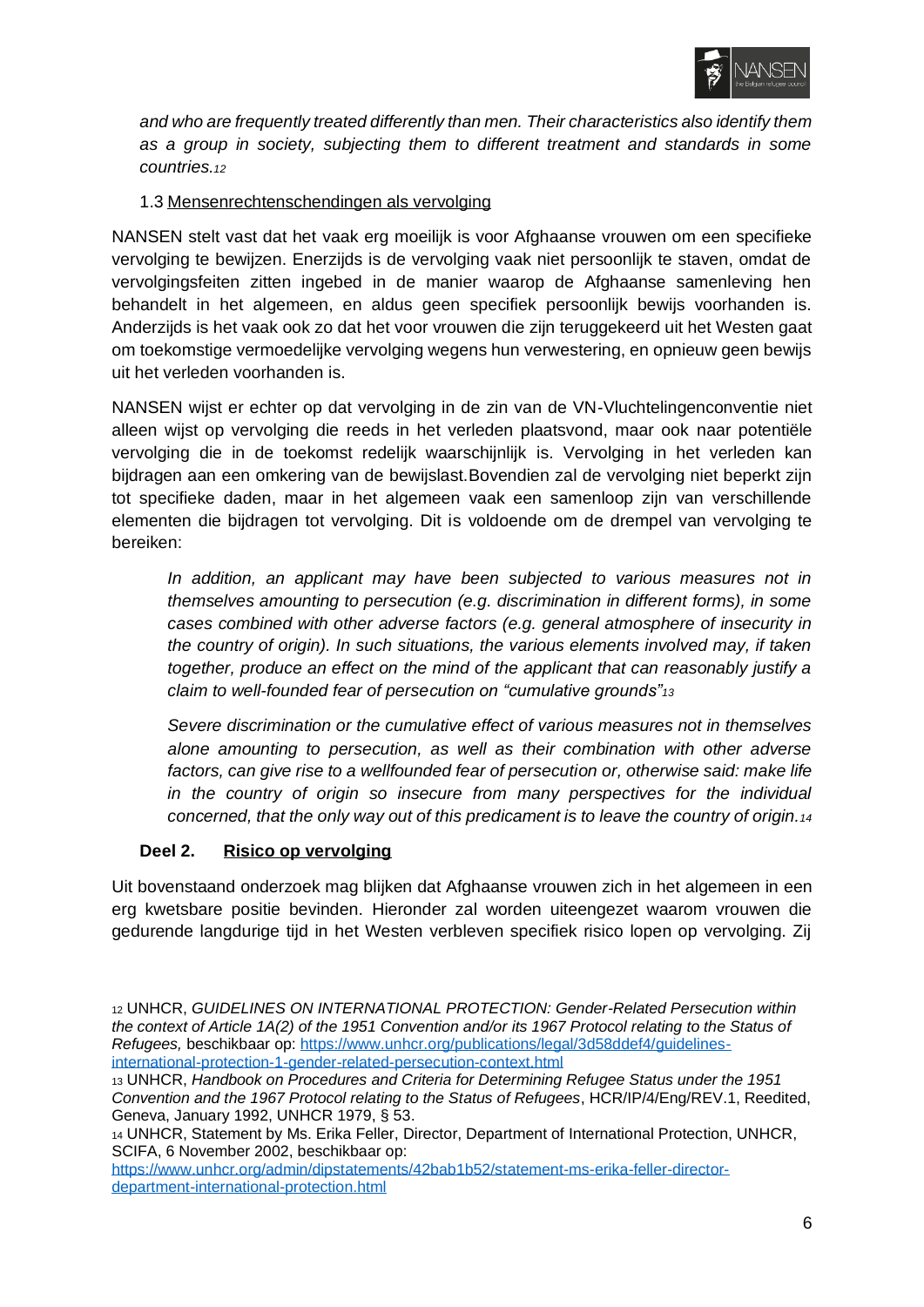

lopen risico omwille van hun verwestering, omdat zij extra doelwit worden voor een gedwongen huwelijk en omdat zij dreigen vervolgd te worden voor *zina-*misdrijven.

#### <span id="page-7-0"></span>2.1 Vervolging omwille van verwestering

De impact van een langdurig verblijf in het buitenland op een Afghaanse vrouw is erg groot. Enerzijds loopt zij bij terugkeer het risico intern ontheemd te worden, anderzijds loopt zij een groot risico omwille van haar terugkeer **an sich**. Het is immers zo dat vrouwen die terugkeren, terugkeren naar een zeer patriarchale maatschappij waarbij gepercipieerde kuisheid/reinheid hun volledige toekomst zal bepalen.

*The patriarchal frameworks in Afghanistan paradoxically designate women (rather than men themselves) as the vessels of familial and communal honor. Gender segregation (which predates the Taliban) is a direct consequence of the need to protect women's honor from other men. Notions of honor, however, do not exist for their own sake; again, they are intimately tied to a girl's economic value. Girls who are not virgins, for example, are devalued and not eligible for marriage, even if they were victims of rape. Girls and women who flee their homes because they are subject to violence or domestic abuse are seen as equally tainted; no one can answer for a girl's honor if she was unsupervised outside the reach of her male family members. Indeed, women are frequently imprisoned for leaving their homes, even though it is not actually a crime.<sup>15</sup>*

De geïnstitutionaliseerde ongelijkheid tussen mannen en vrouwen in Afghanistan moet hier worden benadrukt.

*At the root of such practices lies the belief among a majority within Afghan society that girls are not as valuable as boys. Many Afghans interviewed by UNAMA HR cited "preference for sons" as a cultural tradition with negative consequences for women. The preference is based partly on the custom that a girl marries and becomes the "property" of someone else, where a son brings a bride to serve and work for the family.<sup>16</sup>*

Vrouwen bevinden zich dus in een uiterst kwetsbare positie in de Afghaanse samenleving, waarbij zij afhankelijk zijn van de patriarchale structuur, die hun waarde laat afhangen van concepten zoals 'honor en dignity'. Dit wil vooral zeggen dat vrouwen, willen zij overleven in de Afghaanse samenleving, moeten kunnen beschouwd worden als vroom en kuis.<sup>17</sup>

Dit kan bijvoorbeeld geïllustreerd worden met de zeer conservatieve visie op hoe vrouwen zich moeten kleden in de openbare ruimte.

<sup>15</sup> International Centre for Transitional Justice, *Addressing Gender-specific violations in Afghanistan*, februari 2009, pg. 13.

<sup>16</sup> UNAMA en OHCHR, *Harmful traditional practices and implementation of the law on elimination of violence against women in Afghanistan*, 9 december 2010, pg. 5.

<sup>17</sup> International Centre for Transitional Justice, *Addressing Gender-specific violations in Afghanistan*, februari 2009, pg. 12.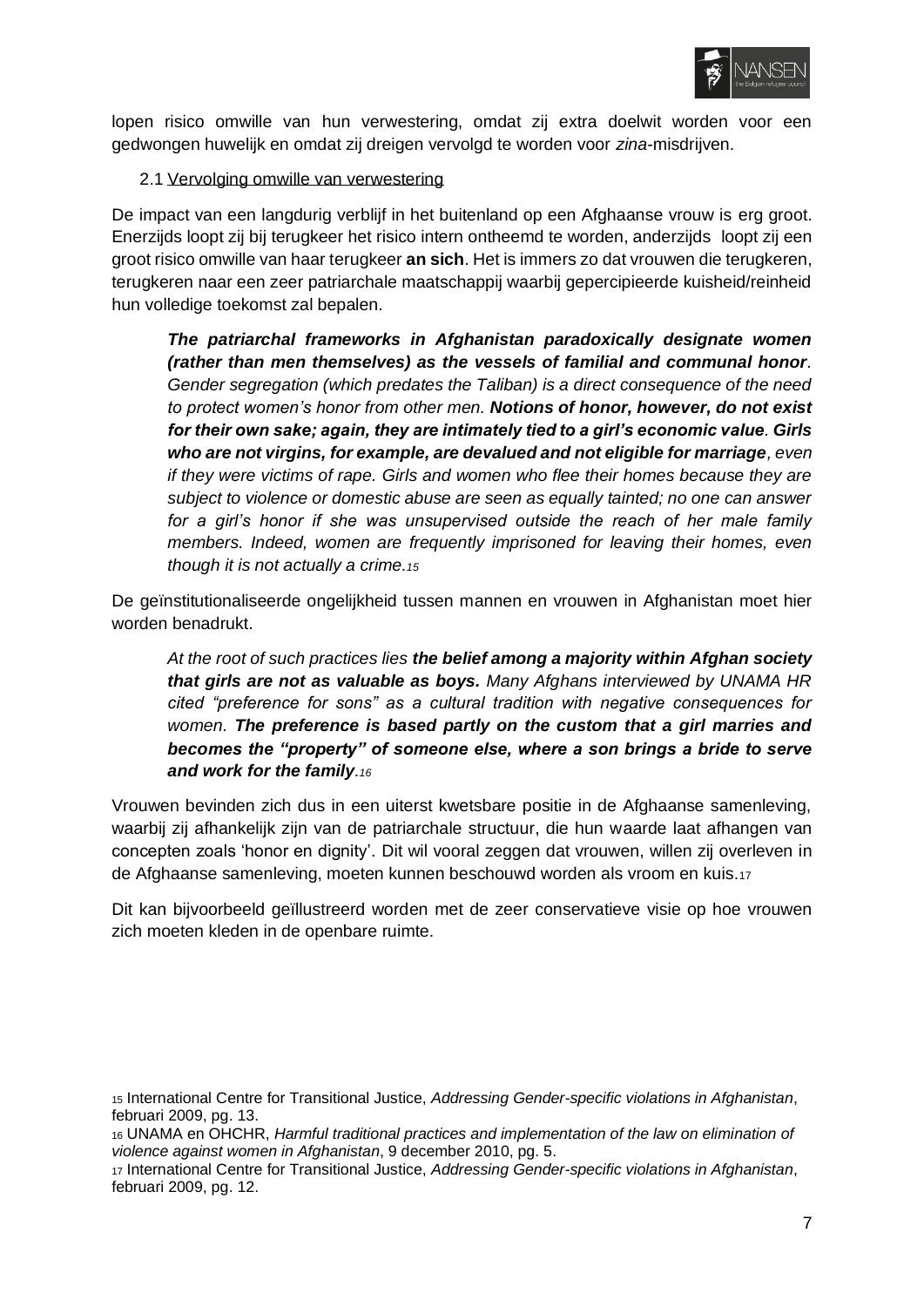



**APPROPRIATE DRESS FOR WOMEN IN PUBLIC:** PERCEPTIONS OF MEN VS. WOMEN

Dit wil zeggen dat meer dan 61% nog steeds de gehele gezichtsbedekking (figuur 1 en 2) beschouwt als enige geschikte klederdracht voor een vrouw buitenshuis.<sup>18</sup>

Wanneer een vrouw zich niet aan deze klederdracht houdt, of heeft gehouden – zoals kan vermoed worden na een lang verblijf in het Westen – loopt zij meteen het risico als onkuis of als ingaande tegen de heersende mores beschouwd te worden. Dit heeft verregaande gevolgen in de Afghaanse samenleving, in die zin dat herintegreren onmogelijk gemaakt wordt.

Het is belangrijk te benadrukken dat ook na het vertrek van de Taliban de houding tegenover vrouwen niet verbeterd is*:* 

*Since the US toppled the extremist Taliban regime in October 2001, misogynist ideologies, views, and attitudes have not improved. For example, Jaleb Mubin Zarifi, a Northern Alliance member, is quoted on a National Public Radio (NPR) broadcast as saying, "Democracy is un-Islamic," and immoral behavior by women causes cancer and AIDS: "We know now that the women are not wearing the hijab (headscarf), and looks what's happening – there's cancer and AIDS everywhere in Afghanistan."<sup>19</sup>*

Het enorme belang van gepercipieerde kuisheid voor Afghaanse vrouwen moet worden benadrukt:

*These episodes illustrate the continued operation of a distinction between chaste and non-chaste women. Although in Afghan criminal law such a distinction only applies to women committing actual adultery or engaging in pre-marital sex (which can*  be sentenced to imprisonment or killed by male relatives with comparative impunity),

<sup>18</sup> The Asia Foundation, A survey of the Afghan People – Afghanistan in 2017, pg. 143.

<sup>19</sup> H. Alvi, *Women in Afghanistan: A human tragedy ten years after 9/11,* Human rights and human welfare working papers, 2011, pg. 4.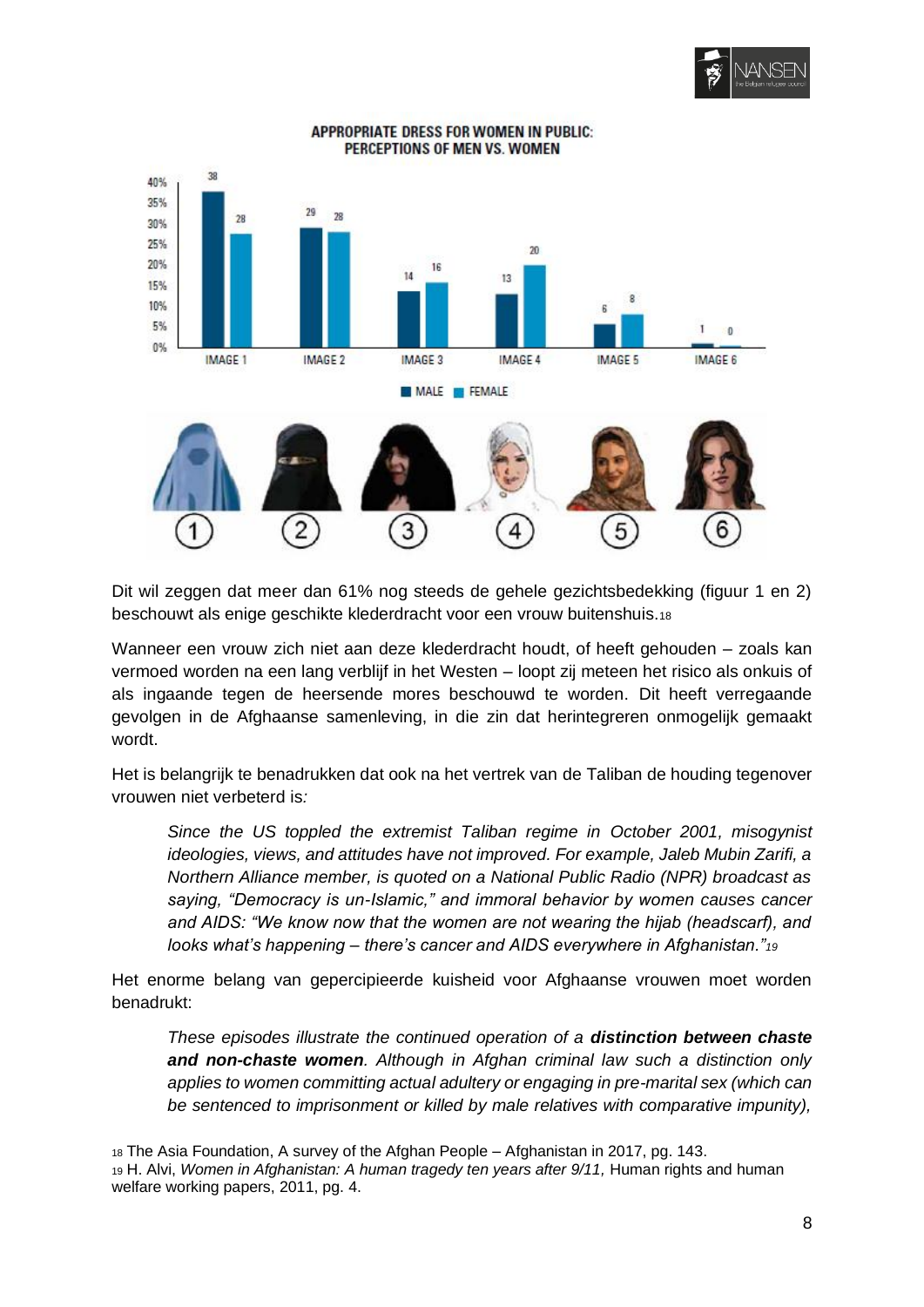

*as we have seen, in practice the category of immoral women were often stretched to include all women whose virtue could not be positively verified by authorized institutions, whether the government or her family. As a result, female autonomy was deemed suspicious and transgressive.<sup>20</sup>*

Een louter vermoeden van onkuisheid is aldus voldoende om de ernstige gevolgen hiervan te dragen. De gevolgen zijn uiterst verregaand en kunnen ertoe leiden dat een vrouw strafrechtelijk vervolgd wordt, omdat een periode doorgebracht zonder supervisie van een mannelijk familielid automatisch tot gevolg heeft dat zij verdacht wordt van overspel, wat bevestigd werd door de Supreme Court van Afghanistan.

*What clearly was at stake was the regulation of female mobility and sexuality; women who eluded familial or government supervision were considered adulteresses by default. That this was the case was confirmed by a formal statement by the Supreme Court on the issue in 2010. The statement declared that women were free to escape to their relatives' houses. However, if a woman, married or single, ran away to 'a stranger's house' rather than to relatives or to state authorities, even if she ran away due to family violence, this act was considered to be prohibited and prosecutable for punishment since, according to the Court's reasoning, it could result in crimes such as adultery or prostitution.<sup>21</sup>*

Een vrouw die lange tijd heeft doorgebracht in het buitenland, een Westers land bovendien, waar geen supervisie was van mannelijke gezinsleden, kan worden geacht overspelig te zijn, aldus onkuis, en is zodoende ook strafrechtelijk vervolgbaar voor zina-misdrijven.

Los van eventuele strafrechtelijke vervolging, is het ook duidelijk dat niet voldoen aan Afghaanse traditionele normen/een verwestering wordt gezien als een besmetting op maatschappelijk niveau wat naast eventuele strafrechtelijke vervolging ook vervolging op sociaal-economisch vlak met zich zal meebrengen.

*The teenagers and young adults who left for Europe at a young age and returned with visible and invisible signs of their cultural change (clothing, behaviour, accent etc.) are sometimes seen by family and or the community as 'contaminated'. [...] "They all bother me because I went to the UK. They say I lost my culture, became a kafir … all sorts of insults." In this case the stigma has to do with the time spent abroad, rather than the simple fact of having been returned against one's will. Deportation exposes and compounds the stigma of contamination, particularly for those without economic or social power*.<sup>22</sup>

Dat jonge mannen in een verstedelijkte omgeving zoals Kabul reeds een stigma toegedicht krijgen vanwege hun lang verblijf in het buitenland kan enkel betekenen dat, voor jonge vrouwen aan wie nog bijzonder veel striktere culturele gedragsregels worden opgelegd, dit stigma ook bestaande is. Vanwege hun vrouw zijn, heeft dit stigma echter veel verregaandere gevolgen, omdat blijkt dat ook hun directe economische waarde geraakt wordt.

- <sup>20</sup> T. Wimpelmann, One step forward and many to the side: Combating gender violence in Afghanistan, 2001–2014, Women's Studies International Forum (2014), pg 7.
- $21$  T. Wimpelmann, One step forward and many to the side: Combating gender violence in Afghanistan, 2001–2014, Women's Studies International Forum (2014), pg 7.
- <sup>22</sup> Asylos, Afghanistan: Situation of young male 'Westernised' returnees to Kabul, Augustus 2017, pg. 34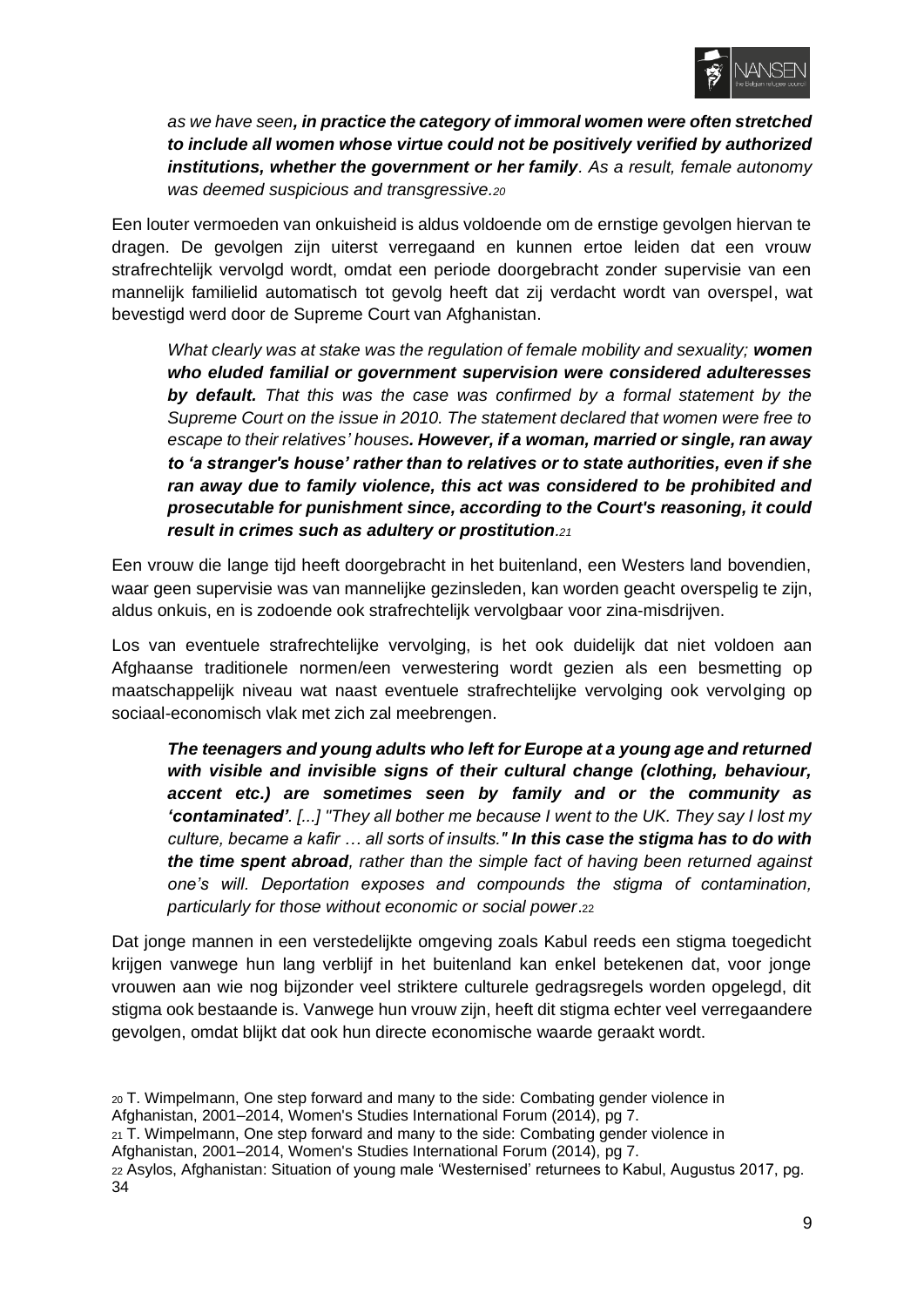

*Notions of honor, however, do not exist for their own sake; again, they are intimately tied to a girl's economic value. Girls who are not virgins, for example, are devalued and not eligible for marriage<sup>23</sup>*

Bovendien is het beschikken over sociale en familiale netwerken essentieel om te overleven in de Afghaanse samenleving. Voor het grote merendeel van de vrouwen, bestaan deze netwerken enkel wanneer zij kunnen trouwen. Voor iemand die "besmet" is, door verwestering, is dit echter zeer moeilijk. Doordat zij niet meer aanvaard worden door hun samenleving, die erg strikte voorwaarden oplegt om als geschikt voor het huwelijk te worden beschouwd, dreigen zij enerzijds niet te kunnen trouwen, en anderzijds dreigen zij het slachtoffer te worden van gedwongen huwelijken. Hierop wordt later dieper ingegaan.

*The research highlighted a range of interconnected challenges facing former child asylum seekers after forced removal to Afghanistan. These include: - the impact of weakened or disappeared family and social networks - fear of stigma and discrimination impeding the formation of new social networks, leading in turn to increased isolation - challenges in accessing institutional support and reliance on ad hoc assistance from people in the UK - generalised insecurity and victimization due to issues related to the original asylum claim or to their identity as a returnee […] (p.79)" (Source: Bowerman, E., Risks encountered after forced removal: the return experiences of young Afghans, February 2017).<sup>24</sup>*

Dat 'besmetting' door het Westen verregaande economische en sociale gevolgen heeft, is goed gedocumenteerd:

*shame of failure and the perceptions of "contamination" in the West are clear among those forced to return from the West, as analysed in an article published in the Journal of Ethnic and Migration Studies (Schuster and Majidi, 2015). The concept of stigma and contamination applies to the experiences of deported Afghans. This is particularly true for deportees from Europe who fall on the margins of their society: they are looked at differently and treated differently. A recent study on urban displaced youth (Samuel Hall, 2016a) goes a step further and shows the mental health needs among all youth, and specifically among deportees. According to the Health Index developed for this study, deportees remain more than 50 per cent more likely to be deprived from basic access to health care and have fewer socioeconomic ties to the local communities than other returnees. The difficulties of deportees upon return go beyond the economic and financial aspects, to include the importance of stigma, contamination and rejection upon return. The biggest impediment remains the lack of attractiveness and of suitability of the assistance packages to the profiles of these deportees." [p.39] (Source: Majidi, N. and Hart, L. Return and reintegration to Afghanistan: Policy implications: Migration Policy Practice, June-September 2016).<sup>25</sup>*

<sup>23</sup> International Centre for Transitional Justice, *Addressing Gender-specific violations in Afghanistan*, februari 2009, pg. 13

<sup>24</sup> Asylos, Afghanistan: Situation of young male 'Westernised' returnees to Kabul, Augustus 2017, pg.  $40$ 

<sup>25</sup> Asylos, Afghanistan: Situation of young male 'Westernised' returnees to Kabul, Augustus 2017, pg. 36.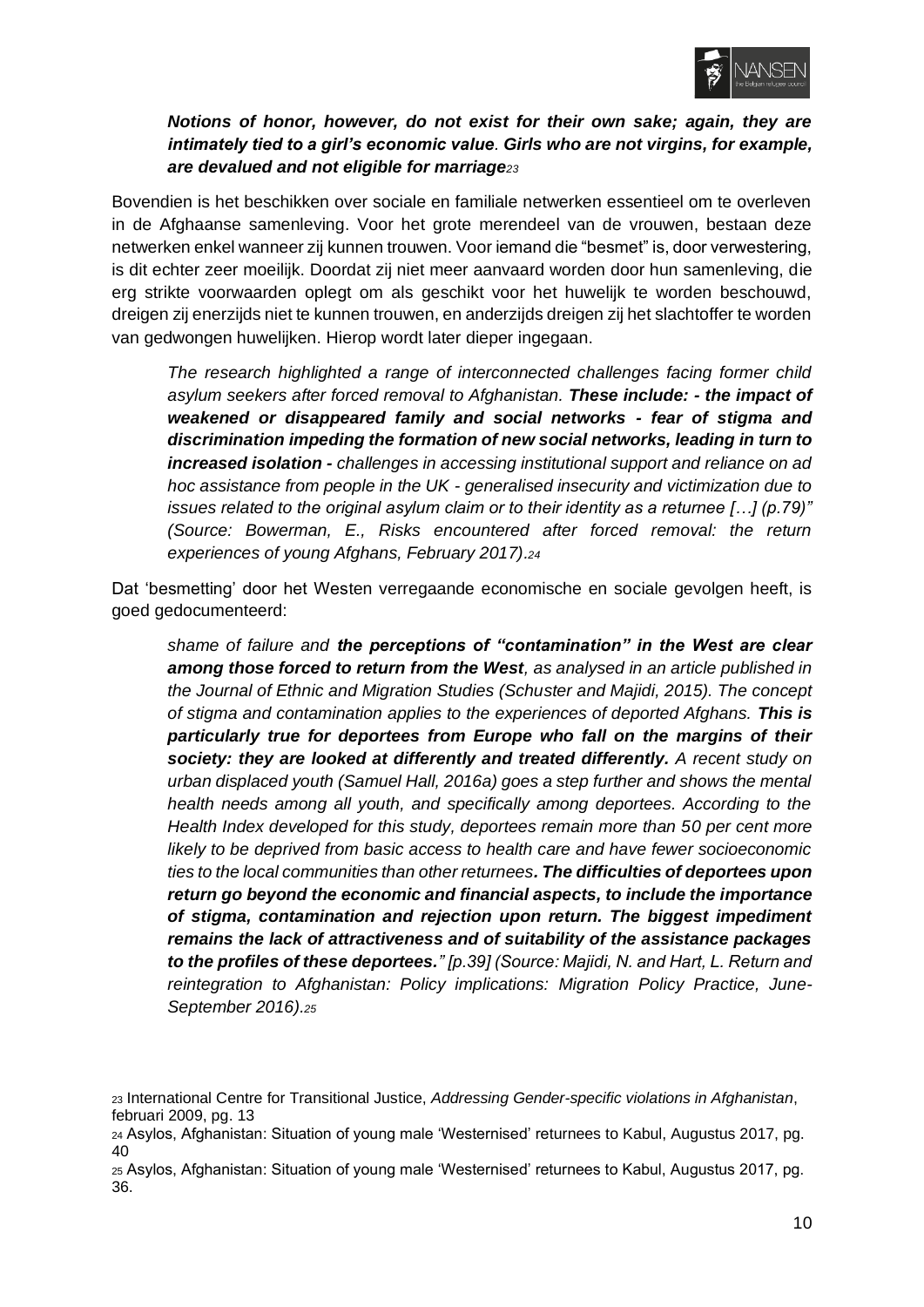

Verwesterde vrouwen die moeten terugkeren naar Afghanistan dreigen dus vervolgd te worden om verschillende redenen. Zij worden gezien als besmet door het Westen, wat maakt dat hun 'waarde/eer' intrinsiek is aangetast. Dit heeft tot gevolg dat zij risico lopen op een strafrechtelijke vervolging. Daarnaast heeft dit ook tot gevolg dat hun economische waarde, en aldus hun overlevingskansen sterk worden aangetast, door enerzijds een verzwakking van hun familiaal netwerk en anderzijds het onvermogen om een nieuw eigen familiaal netwerk op te starten, aangezien zij er niet meer in zullen slagen een partner te vinden om te trouwen.

Zelfstandig in hun eigen levensonderhoud voorzien zonder familiaal netwerk buiten het huwelijk is zo goed als onmogelijk op de arbeidsmarkt voor vrouwen in Afghanistan. Zo merkt CEDAW op dat:

*The Committee is concerned that women's participation in the labour market remains low and that women are concentrated in the informal economy, in particular in the agriculture sector, domestic work and unpaid care work, without access to social protection.<sup>26</sup>*

*Low labour force participation characterizes the labour market of Afghanistan. With men having higher participation, at 80.5%, women show very low engagement in economic activity at 26.7%. <sup>27</sup>*

Vrouwen in rurale gebieden bevinden zich ook wat dit betreft in een zeer kwetsbare positie:

*The Committee is concerned that rural women and girls are disproportionately affected by poverty, have limited access to education, health care and water and sanitation. The Committee notes with concern the lack of initiatives to expand the scope and scale of rural women`s entrepreneurship, which mainly focus on traditional micro-level and home based activities. The Committee is further concerned that rural women have limited access to land, productive resources, agricultural equipment, markets, finances and technologies, all of which limits their ability to invest and accumulate assets. It is also concerned that rural women are not able to participate fully and meaningfully in the decision making on all issues affecting their lives, despite the established 50 per cent quota for women`s participation in Community Development Councils. The Committee notes with concern the high prevalence of gender based violence against rural women and girls and their limited access to formal justice mechanisms.<sup>28</sup>*

Ook het feit dat personen die terugkeren naar Afghanistan intern ontheemd zullen worden heeft een erg grote impact op hun levenssituatie. Niet alleen kunnen zij niet of nauwelijks voorzien in onderdak, eten en water, zij hebben ook bijzonder moeilijk toegang tot gezondheidsvoorzieningen, scholing en werkgelegenheid. Bovendien zijn intern ontheemde vrouwen erg kwetsbaar voor seksueel en fysiek geweld, en mensenhandel.

*In just three years, the number of IDPs has increased to 1.2 million. AWN notes that, due to a lack of capacity and expertise within the MORR, the Ministry has not effectively implemented the new National IDP Policy that was launched in 2014. According to* 

<sup>26</sup> Committee on the Elimination of Discrimination against Women, Concluding observations on the thirdsperiodic report of Afghanistan, 2 maart 2020, CEDAW/C/AFG/CO/3, §42.

<sup>27</sup> Afghan Women's Network, Afghanistan third CEDAW shadow NGO report, oktober 2018, pg. 12. <sup>28</sup> Committee on the Elimination of Discrimination against Women, Concluding observations on the thirds periodic report of Afghanistan, 2 maart 2020, CEDAW/C/AFG/CO/3, §50.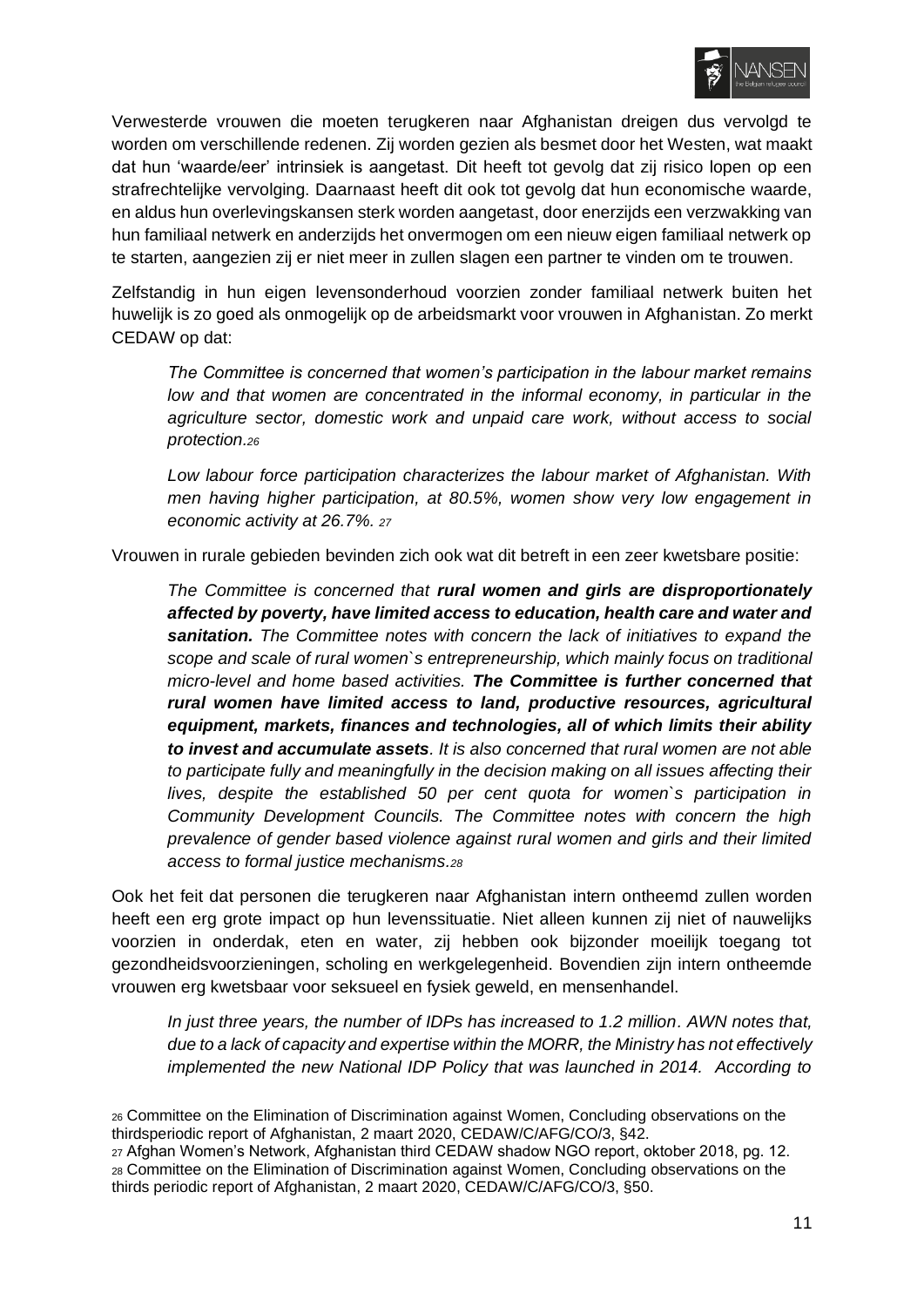

*Amnesty International, Afghan IDPs continue to lack adequate shelter, food, water, health care and opportunities to pursue education and employment. As noted above, women and girls who are displaced from their homes are often vulnerable to sexual and physical violence and to exploitation by human traffickers.<sup>29</sup>*

Een vrouw terugsturen naar een land waar zij niet kan voorzien in haar eigen levensonderhoud, gecombineerd met de wijdverspreide discriminatie en het hevige geweld tegen vrouwen dat hierna nog zal worden uiteengezet, zal de VN-Vluchtelingenconventie schenden. Het is duidelijk dat vrouwen die de culturele en sociale normen hebben overschreden, eveneens risico lopen op vervolging.

#### <span id="page-12-0"></span>2.2 Gedwongen huwelijk

Uit het voorgaande blijkt dat het enerzijds noodzakelijk is om te beschikken over een familiaal en sociaal netwerk om te overleven in de Afghaanse samenleving. Anderzijds werd ook duidelijk dat vrouwen die niet meer als rein of kuis beschouwd worden, geen mogelijkheid meer hebben dit netwerk op te bouwen, omdat zij niet meer gezien worden als huwbaar.

## *Notions of honor, however, do not exist for their own sake; again, they are intimately tied to a girl's economic value. Girls who are not virgins, for example, are devalued and not eligible for marriage<sup>30</sup>*

Hieruit volgt dat vrouwen die toch willen trouwen, willen zij hun overlevingskansen veilig stellen, een erg groot risico lopen dat zij geen vrije keuze van huwelijkspartner hebben en aldus een gedwongen huwelijk zullen moeten ondergaan.

*Women are especially vulnerable in times of economic precarity since they rely heavily on their spouse for their material survival. As one study puts it: According to the head of the Department of Women's Affairs in Kandahar, women usually want to marry to have a better life. Since most of them don't work (only a very small number have employment in government offices), they believe that marriage is the only option to have financial security and an opportunity to live with less stress from their family. Traditionally they have depended and still depend on their husbands who have to provide for their maintenance.<sup>31</sup>*

Vrouwen lopen in Afghanistan altijd een groot risico om gedwongen uitgehuwelijkt te worden:

*Violence against women in Afghanistan is widespread and ranges from deprivation of education to economic opportunities, through verbal and psychological violence, beatings, sexual violence and killings. Many acts of violence involve traditional practices including the betrothal of young girls in infancy, early marriage and crimes of "honor", where a female is punished for having offended custom, tradition or honor.<sup>32</sup>*

<sup>29</sup> Afghan Women's Network, Afghanistan third CEDAW shadow NGO report, oktober 2018, pg. 14 <sup>30</sup> International Centre for Transitional Justice, *Addressing Gender-specific violations in Afghanistan*, februari 2009, pg. 13.

<sup>31</sup> Women Living Under Muslim Laws, *Child, Early and Forced Marriage: A multi-country study* – A submission to the UN Office of the High Commissioner on Human Rights, 2013, pg. 24, beschikbaar op:<http://esem.org.mk/en/pdf/Najznachajni%20vesti/2013/3/UN%20report%20final.pdf>

<sup>32</sup> L. Abirafeh, Freedom is only won from the inside: Domestic Violence in Post-Conflict Afghanistan, The Peaceful Family Project 2006, pg. 6.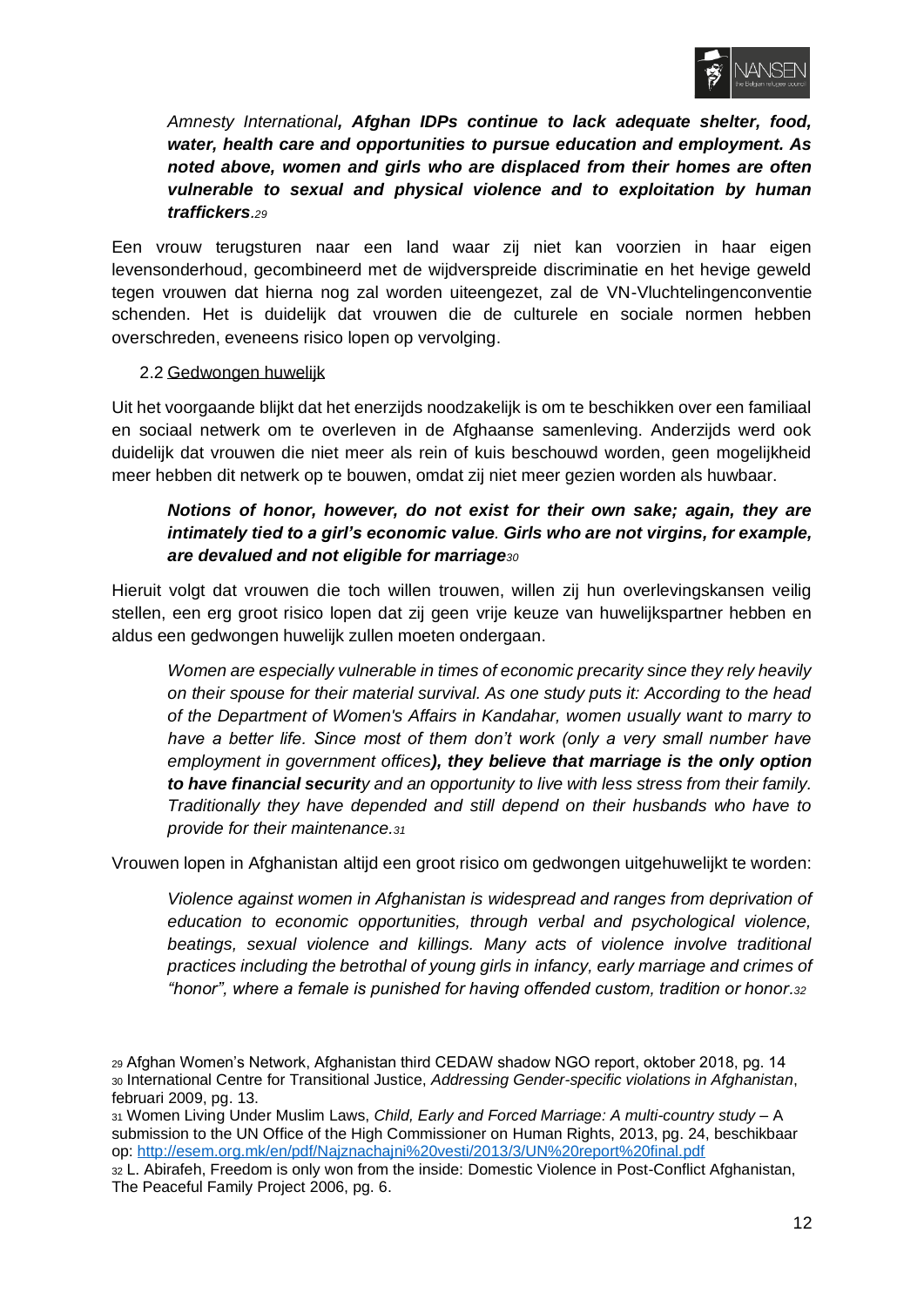

Gedwongen huwelijken komen zeer veel voor, onder andere door de ondergeschikte rol die vrouwen hebben in de Afghaanse samenleving.

*The Committee expresses its deep concern at the high prevalence of violence against women in the State party, in particular domestic violence, rape, battery and laceration. It is also concerned at cases of stoning of women. It is deeply concerned at the persistence of adverse cultural norms, practices and traditions which are harmful to women such as child marriage, baad (settlement of disputes by giving away girls), badal (exchange marriages), and forced marriages, including forced marriages of widows. It is further concerned at cases of self-immolation and running away from home, as a response to harmful practices and violence against women. It is concerned that despite the concrete efforts to implement the Law on the Elimination of Violence against Women, incidents of violence and harmful practices remain under-reported due to the subordinate role of women in Afghan society, cultural beliefs and the victims' fear of retaliation by their family and of being stigmatized by their communities. 33*

Het huwelijk is zelden vrij in Afghanistan. De Afghanistan Independent Human Rights Commission schat dat 60 tot 80% van alle huwelijken gedwongen zijn.<sup>34</sup> Ook Human Rights Watch sluit zich bij die bevindingen aan, en stelt dat 70 tot 80% van alle vrouwen in Afghanistan gedwongen huwen.<sup>35</sup>

*The marriage contract is thus an agreement between two families and not a confirmation of an emotional relationship between two individuals. In Afghanistan, arranged marriages are part of a complex set of traditions, loyalties and authorities. The marriage institution plays a key role in the establishment of alliances between*  families or in strengthening pre-existing networks. Marriage agreements have strong *political and economic aspects.<sup>36</sup>*

*Once married, a bride immediately moves into her husband's household, where hostility and physical and emotional abuse from the husband, his other wives, or his family are common.<sup>37</sup>*

Een gedwongen huwelijk wordt beschouwd als gender-gerelateerde vervolging, zoals bevestigd door het CGVS.<sup>38</sup>

Huwelijken, en gedwongen huwelijken brengen in Afghanistan veel geweld met zich mee.

*In Afghanistan, many refuse to acknowledge violence against women as an issue. In addition, women – and men - have different definitions of what constitutes violence.* 

<sup>34</sup> Afghan Independent Human Rights Commission, Annual Report (2006).

<sup>35</sup> Women Living Under Muslim Laws, *Child, Early and Forced Marriage: A multi-country study* – A submission to the UN Office of the High Commissioner on Human Rights, 2013, pg. 21, beschikbaar op:<http://esem.org.mk/en/pdf/Najznachajni%20vesti/2013/3/UN%20report%20final.pdf>

<sup>36</sup> Norway: Landinfo - Country of Origin Information Centre, Afghanistan: Marriage , 2011, beschikbaar op: https://www.refworld.org/docid/56cd58a74.html

<sup>37</sup> Women Living Under Muslim Laws, *Child, Early and Forced Marriage: A multi-country study* – A submission to the UN Office of the High Commissioner on Human Rights, 2013, pg. 22, beschikbaar op:<http://esem.org.mk/en/pdf/Najznachajni%20vesti/2013/3/UN%20report%20final.pdf> <sup>38</sup> <https://www.cgvs.be/nl/gendergerelateerde-vervolging>

<sup>&</sup>lt;sup>33</sup> Committee on the Elimination of Discrimination against Women, Concluding observations on the thirds periodic report of Afghanistan, 2 maart 2020, CEDAW/C/AFG/CO/3, §50.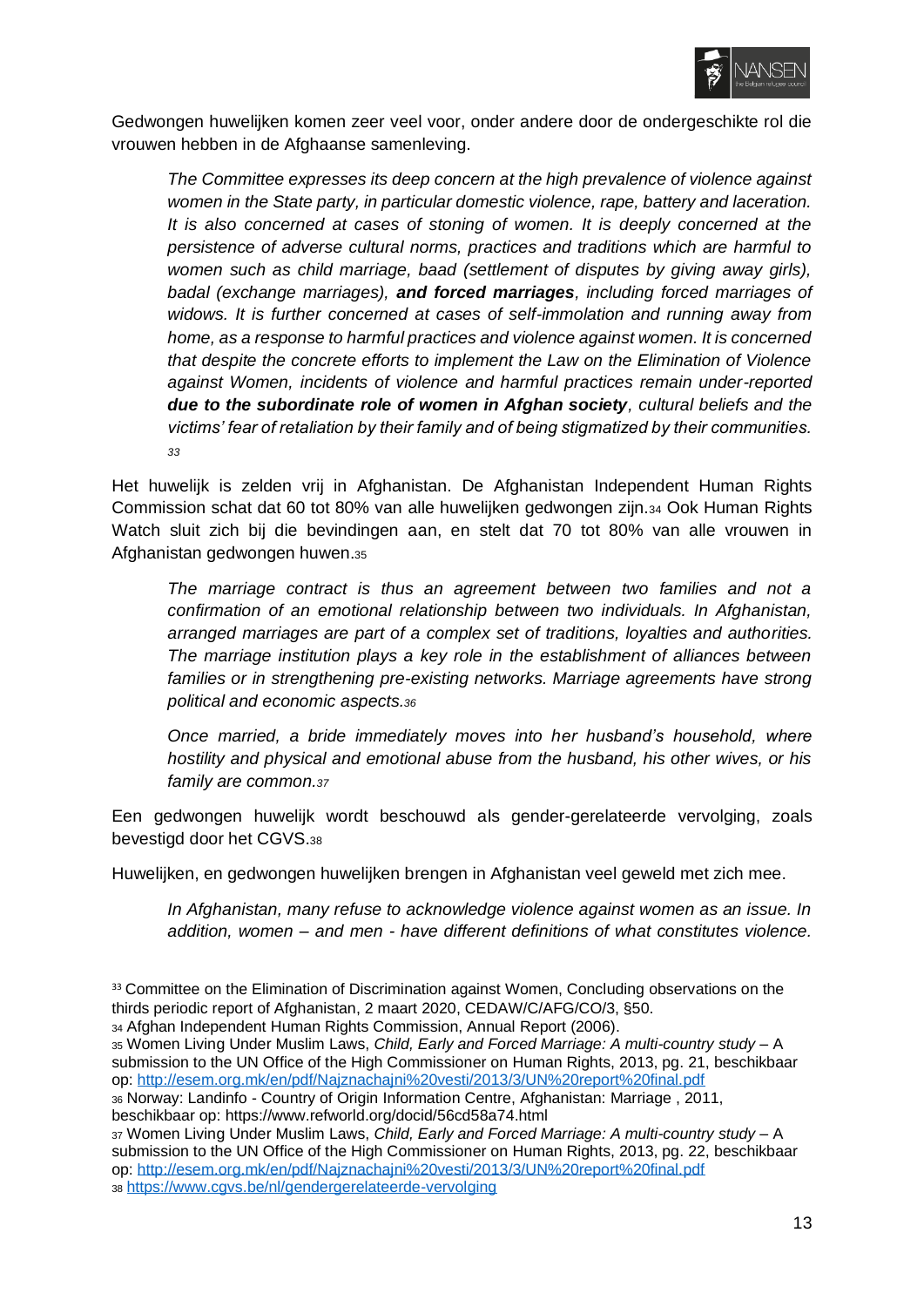

*Violence against women in the context of intimacy is often not recognized and labelled as such. Domestic violence is viewed by women as being within the realm of normal gender relations and not assumed to be an abuse of women's human rights. In fact, Amnesty International reports a general perception among women that violence was to be expected in their lives (Amnesty International 2005). <sup>39</sup>*

Bovendien vindt domestic violence meer plaats in gebieden die als vredevol of veilig worden beschouwd.

*Domestic violence seems to be higher in considered 'peaceful areas' where laws are imposed by former commanders and where 'the pressures of the nation's double digit unemployment rate are more easily felt' (Latifi, 2013). Violence perpetrated by family members still constitutes a high risk for women: in 2011–2012, '243 cases of honour killings had been registered in human rights commission offices' (Shayegan, 2014, p. 28). The high rates of sexual violence within the household derives from the labellisation of women as socially deviant and further exposes them to social exclusion, depression, suicide or prostitution (Shayegan, 2014).<sup>40</sup>*

Geweld binnen het huwelijk wordt ook niet gerapporteerd, niet vervolgd, en er zijn geen shelters voor vrouwen om te ontsnappen aan het geweld.

*It is concerned at the sustainability of the shelters for women victims of violence as well as about the need to increase their number.<sup>41</sup>*

*Women who recognize violence against them are still not likely to change or address it. Such women recognize the added challenge this presents to gender relations, which could in turn provoke additional violence. Women may be reluctant to speak publicly about the violence they have feared, witnessed, or experienced for fear of being stigmatized. In addition, there is a perception that violence against women in the domestic sphere is a private affair that should be addressed within families and not revealed to outsiders. The concern is that such public admissions*  will bring shame to the family. Violence against women is often disguised and denied *within the family to retain honor and standing within the community. It is difficult to measure rates of violence accurately, particularly when there is a social stigma attached. In addition to the fear of social stigma and the blame they may receive, women are reluctant to report violence because existing institutions are not equipped to take action and protect them. Reporting the crime may place the woman at greater risk. The crime itself may not be recorded or classified as a crime by the institution. In Afghanistan, women's complaints are often disregarded. Amnesty International reports that "complaints from victims of domestic violence are widely dismissed by the police as a private matter and victims are often advised, and sometimes pressured into returning to their abusive spouses and family" (Amnesty* 

<sup>39</sup> L. Abirafeh, Freedom is only won from the inside: Domestic Violence in Post-Conflict Afghanistan, The Peaceful Family Project 2006, pg. 6.

<sup>40</sup> L. Ahmad en P. A. Avoine, "Misogyny in 'post-war' Afghanistan: the changing frames of sexual and gender-based violence", *Journal of Gender Studies* 2016, pg. 10.

<sup>41</sup> Committee on the Elimination of Discrimination against Women, Concluding observations on the combined initial and second periodic reports of Afghanistan, 23 juli 2013, CEDAW/C/AFG/CO/1-2, § 22.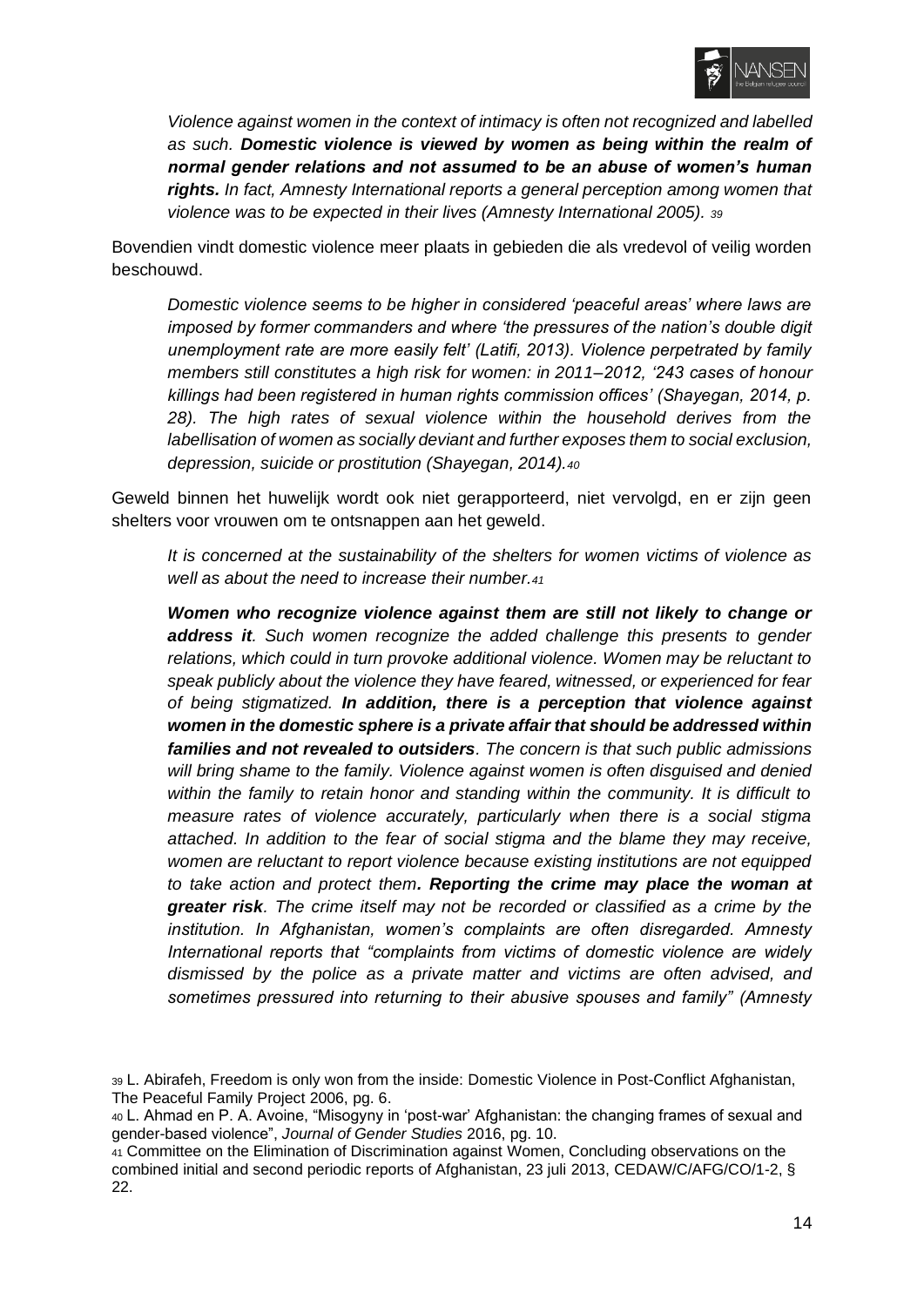

*International 2005). Thus, women run the risk of exposing themselves domestic violence)<sup>42</sup>*

Scheiden is bijzonder moeilijk, wat ertoe leidt dat vrouwen die slachtoffer zijn van een gedwongen huwelijk geen manier hebben om hieraan te ontsnappen.

*Articles 135 to 155 of the Civil Code of Afghanistan have enshrined the right to divorce in favor of men. According to Article 135, divorce can only be initiated by a man or a legitimate and recognized court. Women are only able to initiate a divorce if she has obtained the agreement of her husband prior to formally initiating the process. In addition to this, Afghan women are permitted to initiate separation under four contexts which are: if her husband abandons her, if she experiences extreme abuse and/or violence, he cannot provide for her basic necessities, and if he has series health complicates. Although the four instances are clearly stipulated, the process remains highly complex and lengthy for Afghan women.<sup>43</sup>*

Vrouwen kunnen vaak niet zelfstandig leven.

*According to Afghan tradition, females in the family are under the authority of the father or husband. They suffer restricted freedom of movement and nearly no control over the choices that govern their lives. Most women will not have the opportunity to assert economic and social independence, nor to enjoy their human rights. Girls are not given say over choice of husbands and find that they are abused and mistreated in the husband's home. Those who try to escape the abuse are stigmatized, isolated, and possibly imprisoned.<sup>44</sup>*

Ook wordt vrouwen de toegang tot essentiële documenten ontzegd.

*Many men do not allow female family members to obtain identity documentation. In more remote areas, men find it shameful for female family members to obtain these documents. And some women also lack knowledge of the existence of and their right to a national identity card. One recent study found that, "Afghan women are often unable to obtain basic legal documents such as national ID cards and marriage certificates, which makes it difficult to seek help from the courts when they are in trouble.<sup>45</sup>*

*Viewing young girls as economic burdens (and also as financial leverage) effectively means they are ultimately no more than saleable, tradable property. Indeed, young and single women are frequently used to settle internecine conflict between families or tribes in a practice known as baad (literally, to trade). Blood disputes, financial agreements, debts and almost any other kind of exchange can be transacted with women as currency. Because girls and women frequently have no means of securing financial independence, marriage is the safest bid for a stable future, though by no* 

<sup>45</sup> Afghan Women's Network, Afghanistan thrid CEDAW shadow NGO report, oktober 2018, pg. 11.

<sup>42</sup> L. Abirafeh, Freedom is only won from the inside: Domestic Violence in Post-Conflict Afghanistan, The Peaceful Family Project 2006, pg. 6.

<sup>43</sup> Afghanistan Independent Human Rights Commission (AIHRC), AIHRC specific information on the issues relevant to the implementation of the Convention on Elimination of All Forms of Discrimination Against Women (CEDAW) to be conveaned in february 2020, januari 2020, pg. 2

<sup>44</sup> L. Abirafeh, Freedom is only won from the inside: Domestic Violence in Post-Conflict Afghanistan, The Peaceful Family Project 2006, pg. 6.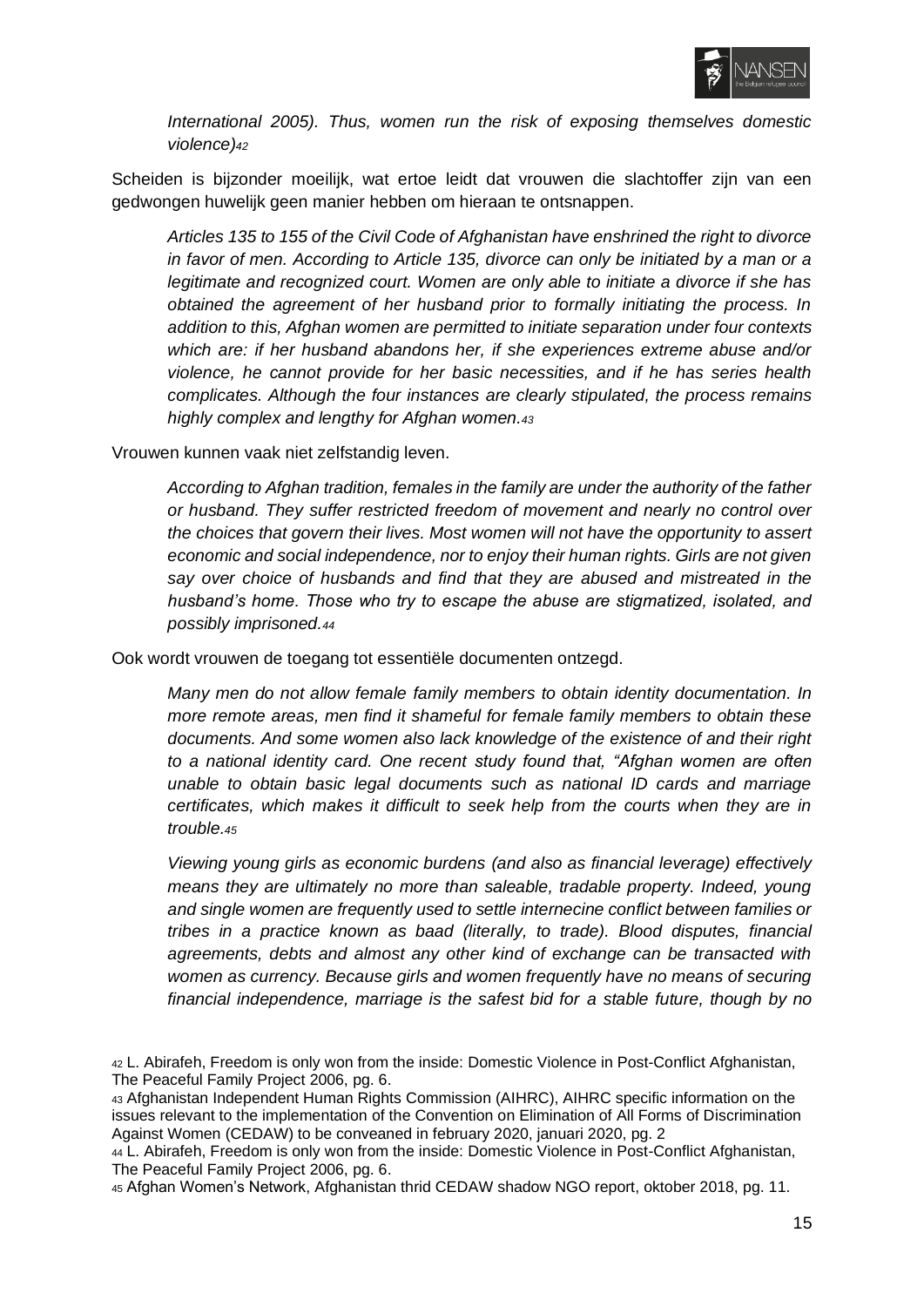

*means a guarantee of it. Prioritizing male children within families, coupled with early marriages, high maternal mortality rates, low life expectancy, limited access to education and ongoing poverty ensures that from one generation to the next, women are not able improve their quality of life.<sup>46</sup>*

Vrouwen hebben dus enerzijds het huwelijk nodig om te overleven in de Afghaanse samenleving. Wanneer zij worden beschouwd als onkuis of onrein door een lang verblijf in het Westen, lopen zij het risico als niet meer huwbaar te worden beschouwd. Dit plaatst hen in een erg precaire situatie, waarbij zij nog meer risico lopen op een gedwongen huwelijk, wat kan gekwalificeerd worden als een vervolging in de zin van de VN-Vluchtelingenconventie.

#### <span id="page-16-0"></span>2.3 Misdaad van running away/maagdelijkheidstesten

Verwesterde vrouwen lopen een groot risico op strafrechtelijke vervolging omwille van hun lang verblijf in het Westen. Zij worden hierdoor beschouwd als besmet. Omdat zij lang niet onder toezicht van een mannelijk familielid stonden kunnen zij beschouwd worden als overspelig.

Vrouwen lopen echter ook risico op vervolging omwille van andere misdaden, meer bepaald de misdaad van 'weglopen' (running away) wat wordt gekwalificeerd als een zina-misdrijven, een verzamelbegrip voor verschillende misdrijven die de kuisheid van vrouwen aantasten.

*According to Human Rights Watch, many unmarried women and girls run away from their families in order to avoid imminent forced marriage.8These women often end up in prison, charged with so-called "moral crimes" such as "running away" or "attempting zina." Although "running away" is not an offence found in the Afghan Penal Code, in 2010 and 2011 the Afghan Supreme Court issued an instruction to courts that "running away" is a crime.<sup>47</sup>*

De zina-misdaden waarvoor vrouwen vervolgd worden omdat zij de kuisheid van een vrouw aantasten zijn erg ruim en niet nauw te interpreteren tot effectief overspel:

*Not only does Afghan law define pre and extramarital intercourse (zina) as a punishable crime for both sexes, when it comes to women, government practices have applied a much more encompassing definition of transgression. Over more than a decade, human rights workers and women's activists have engaged in a tug of war with government officials over whether women merely 'escaping from the house' (farar az manzel) are committing a criminal offense. <sup>48</sup>*

Zelfstandig leven voor Afghaanse vrouwen wordt gezien als een misdaad: een Afghaanse vrouw die terugkeert uit het Westen waar zij lange tijd zelfstandig heeft verbleven heeft deze misdaad dus al begaan. Bovendien kan zij haar zelfstandige leven in Afghanistan niet verderzetten of zij loopt opnieuw het risico om vervolgd te worden: dit kan eveneens gelinkt

<sup>46</sup> International Centre for Transitional Justice, Addressing Gender Specific Violations in Afghanistan, 2009, pg 13, beschikbaar op: [https://ictj.org/sites/default/files/ICTJ-Afghanistan-Gender-Violations-](https://ictj.org/sites/default/files/ICTJ-Afghanistan-Gender-Violations-2009-English.pdf)[2009-English.pdf](https://ictj.org/sites/default/files/ICTJ-Afghanistan-Gender-Violations-2009-English.pdf)

<sup>47</sup> Women Living Under Muslim Laws, *Child, Early and Forced Marriage: A multi-country study* – A submission to the UN Office of the High Commissioner on Human Rights, 2013, pg. 23, beschikbaar op:<http://esem.org.mk/en/pdf/Najznachajni%20vesti/2013/3/UN%20report%20final.pdf>

<sup>48</sup> T. Wimpelmann, One step forward and many to the side: Combating gender violence in Afghanistan, 2001–2014, Women's Studies International Forum (2014), pg 7.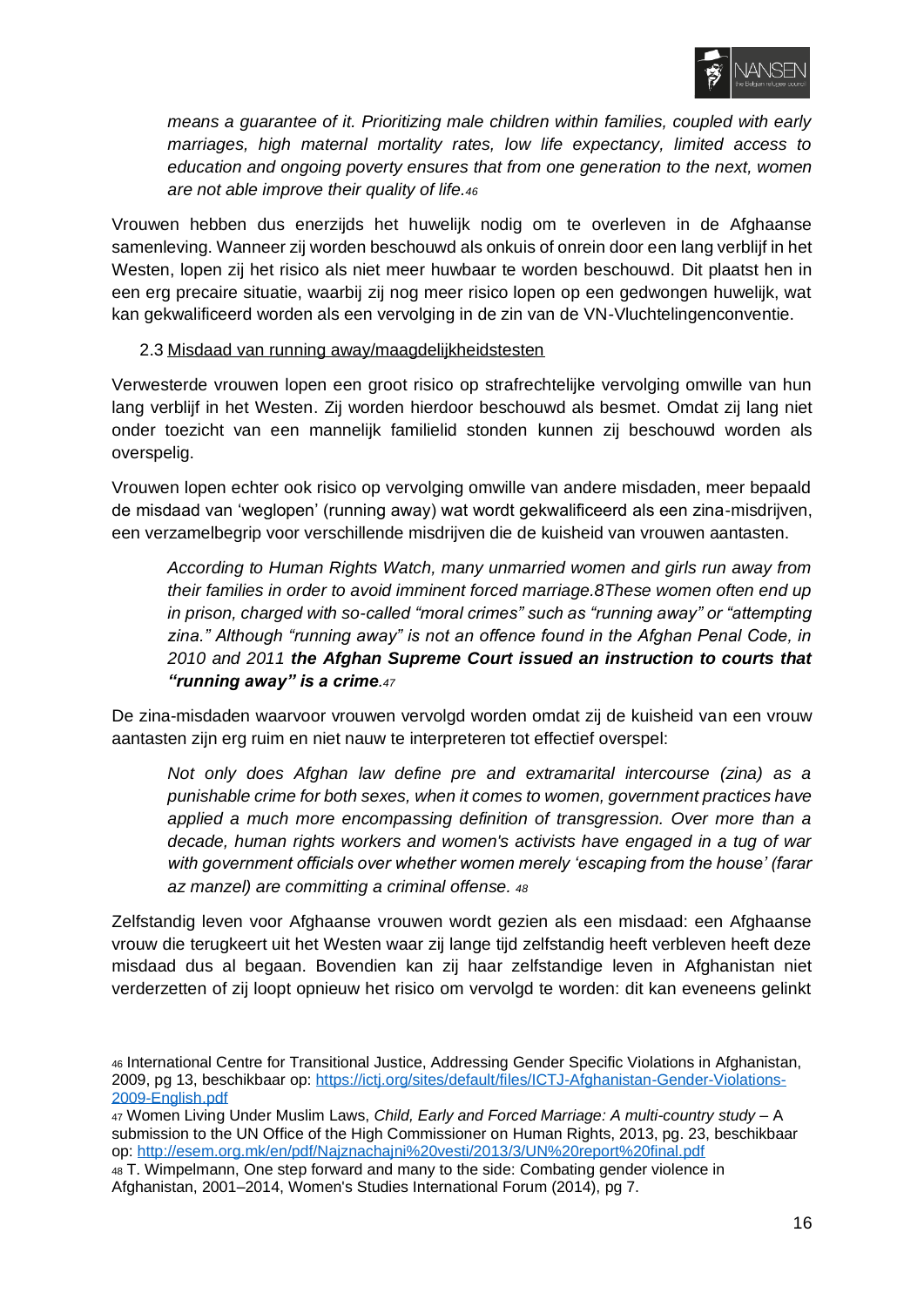

worden aan een erg groot risico op een gedwongen huwelijk om strafrechtelijke vervolging te ontlopen.

*The Supreme Court directive illustrated that what was problematic was the prospect of women outside family or government surveillance. This hinged on a strong connection being made between women's mobility and freedom and their sexual availability. Women were rendered incapable of being entrusted with their own virtue—and therefore, escaping the supervision of designated guardians was made into a crime in itself. A woman living on her own remains generally unheard of in Afghanistan and normally invites rumors of her being of 'questionable character' to the extent that her safety could be at risk. <sup>49</sup>*

Vrouwen hebben zo geen enkele manier om zichzelf in veiligheid te brengen: zij kan niet zelfstandig leven, loopt het risico op een gedwongen huwelijk, en kan zichzelf in dat huwelijk niet beschermen want ze dreigt strafrechtelijk vervolgd te worden indien ze dit wel doet.

*At the same time, many, if not the majority, of women who run away from home are fleeing unwanted marriages. Often, women or young girls who face marriages against their will see no other option than to run away. Whilst some (usually educated women living in urban areas) are more likely to know about shelters or petitioning government offices as a possibility, others (particularly younger girls in remote and conservative areas where it is difficult to travel alone as woman) more often seek out a male coeloper (typically by mobile phone). In order to escape an abusive situation, they effectively face no real alternatives other than to become criminals in the eyes of their communities and the law.<sup>50</sup>*

Dat vrouwen effectief strafrechtelijk vervolgd worden voor deze zina-misdaden staat vast:

*Upon arriving in Kabul after the overthrow of the Taliban government, human rights organizations such as Amnesty International found that the majority of female prisoners were incarcerated for various 'moral crimes': adultery, consensual sex outside of marriage (both acts of zina), and 'running away from home'. The latter simply applied to girls and women who had left home without family permission. When UN officials and others pointed out that 'running away from home' was no crime under any Afghan law, some justice officials would respond by referring to a much-debated article in the Afghan Constitution, which called for the application of sharia in 'situations where no other laws apply'. Others simply replaced the charge of running away with the charge of 'intended zina'.* <sup>51</sup>

De Women's International League for Peace & Freedom Afghanistan stelt dat:

*Women and girls are also prevented from reporting violence due to stigma, discrimination, fear of reprisals, as well as due to the treatment of victims of sexual abuse who seek help as perpetrators of zina (i.e. sexual intercourse outside of* 

<sup>49</sup> T. Wimpelmann, One step forward and many to the side: Combating gender violence in Afghanistan,2001–2014, Women's Studies International Forum (2014), pg 7.

<sup>50</sup> T. Wimpelmann, Adultery, Rape, and Escaping the House: The Protection and Policing of Female Sexuality in Afghanistan, CMI Working Paper 2017, pg. 12.

<sup>51</sup> T. Wimpelmann, One step forward and many to the side: Combating gender violence in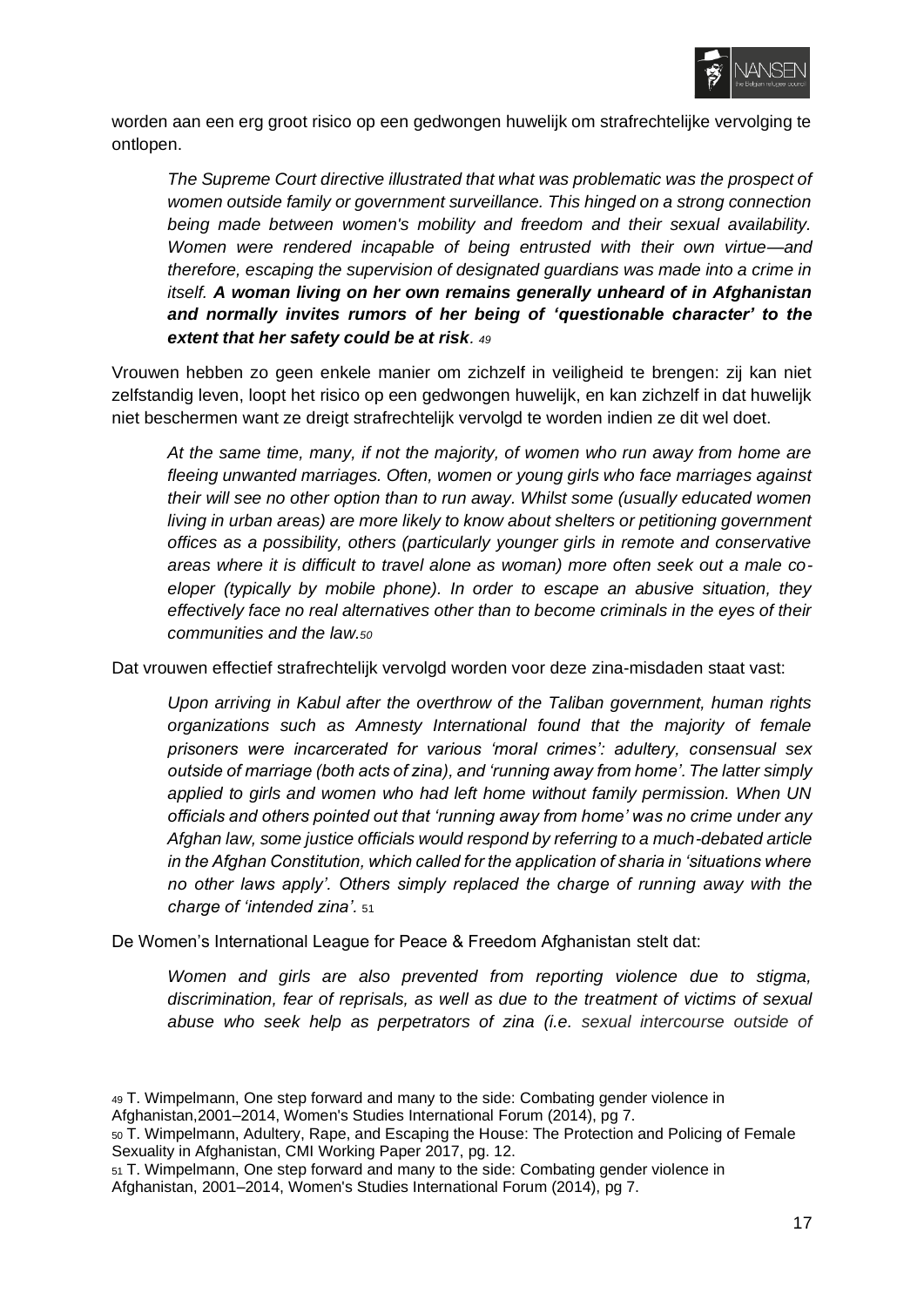

*marriage) or "attempted zina." Women and girls are indeed sometimes charged with the "intention" of committing zina when they run away from abuse and seek help.<sup>52</sup>*

Het loutere vermoeden dat een vrouw weggelopen is van huis stelt haar niet alleen bloot aan een strafrechtelijke vervolging, maar ook aan een onderzoek naar haar maagdelijkheid. Dit onderzoek kan als een schending van haar mensenrechten worden beschouwd.

*At any time during the Karzai government, several hundred women lingered in jail for moral crimes. Many of them had been detained or sentenced for zina, but a considerable number were incarcerated for running away from home. The practice of incarcerating women for running away had its roots in the Mujahedin government and was accelerated by the Taliban. As pointed out by activists and human rights officials, the practice had no grounding in codified law. In some parts of the country, a woman who appeared to be travelling alone or in the company of an unrelated male could be apprehended by the police and arrested. Typically, she would be subject to a forced "virginity" test. If she was unmarried and failed the test, she would be charged with zina as well as with running away. In other scenarios, women were tracked down and arrested at the behest of families after they ran away from home, typically to escape unwanted or violent marriages and sometimes in the company of a lover, self-chosen fiancé, or male friend.<sup>53</sup>*

Human Rights Watch rapporteert dat deze maagdelijksheidstesten worden gebruikt in de strafrechtelijke procedures in Afghanistan.

*Virginity examinations" are a routine part of criminal proceedings in Afghanistan. When women or girls are accused of "moral crimes" such as sex outside of marriage, police, prosecutors, and judges regularly send them to government doctors who conduct examinations of the genitals that purport to provide information about the individual's sexual history. The reports from these examinations are treated as fact by courts and used at times to justify long prison sentences under Afghanistan's harsh law against sex outside of marriage.*

*These examinations are invasive, scientifically invalid and conducted without meaningful – or sometimes any – consent. Ending "virginity exams" should be part of broader reform regarding the treatment of women in the justice system.<sup>54</sup>*

#### CEDAW stelde eveens:

*The Committee deplores the practice of arresting and prosecuting run away women and girls for "moral crimes" and charging them with the aggravating intention to commit zina (sexual intercourse outside of wedlock) or pre-emptive zina, despite the fact that running away is not a crime under Afghan law. It also regrets that* 

<sup>52</sup> Women's International League for Peace & Freedom Afghanistan, Submission to the UN Committee on the Elimination of Discrimination against Women, 75th session, review of Afghanistan, 10-28 february 2020, pg. 13.

<sup>53</sup> T. Wimpelmann, Adultery, Rape, and Escaping the House: The Protection and Policing of Female Sexuality in Afghanistan, CMI Working Paper 2017, pg. 8.

<sup>54</sup> Human Rights Watch, Submission to the Committee on the Elimination of Discrimination against Women Review of Afghanistan 75th Session, 23 december 2019, beschikbaar op: [https://www.hrw.org/news/2019/12/23/submission-committee-elimination-discrimination-against](https://www.hrw.org/news/2019/12/23/submission-committee-elimination-discrimination-against-women-review-afghanistan)[women-review-afghanistan](https://www.hrw.org/news/2019/12/23/submission-committee-elimination-discrimination-against-women-review-afghanistan)